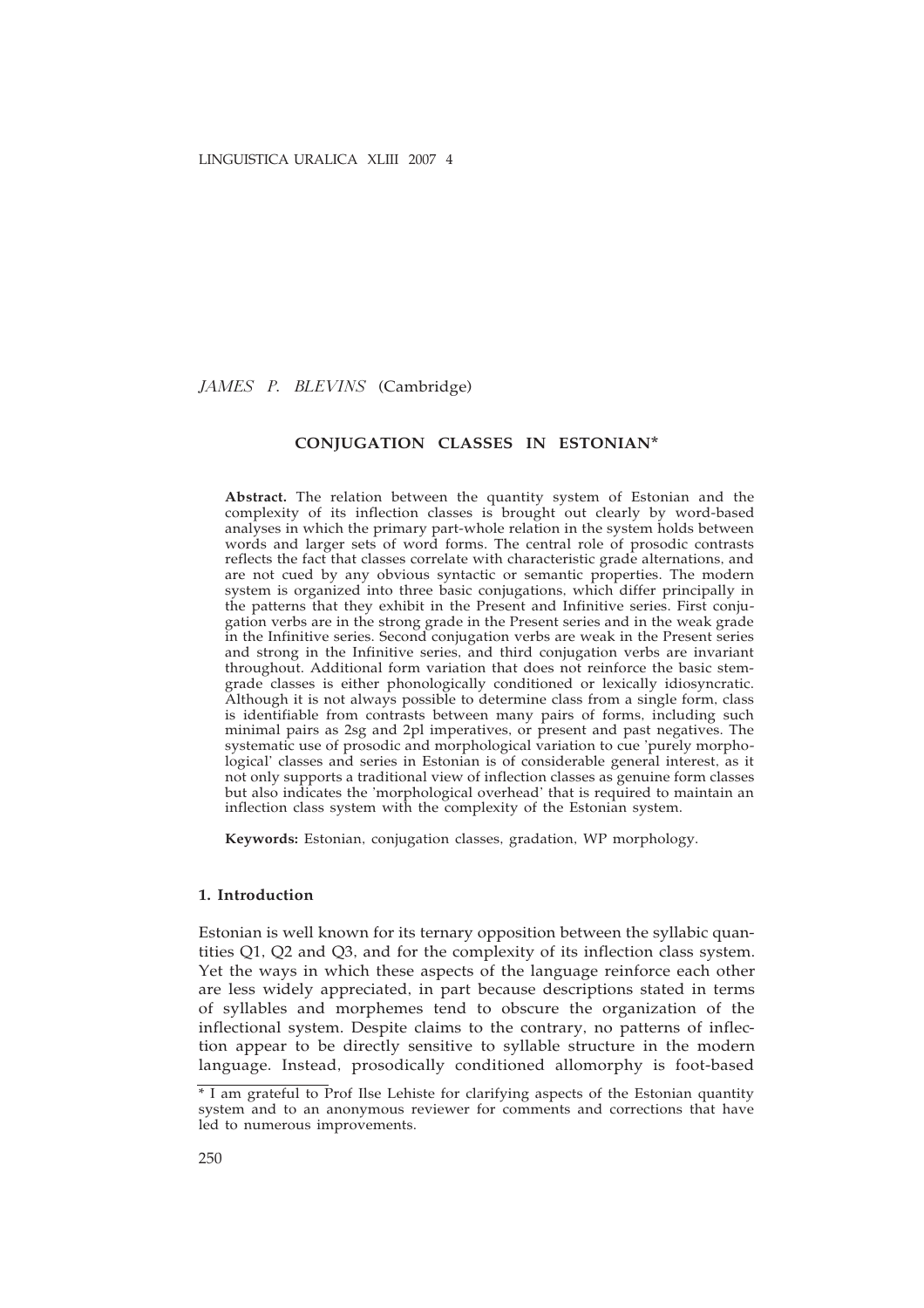(Lehiste 1965; 1997), reflecting the fact that Estonian often continues to treat Q3 syllables as the disyllables from which they are historically derived. Hence classifying items on the basis of syllable count splits classes into subtypes with no distinctive patterns of inflection.

The problem is compounded if, as in many traditional accounts, items are classified in terms of the syllable count of citation forms, the supine (or *ma*-infinitive) in the case of verbs. The supine is a highly regular form and exhibits much less variation than the traditional infinitive (or *da*infinitive). As well, the supine identifies the base of the highly productive derivational forms, including derived agentive nominals in -*ja* and process nominals in -*mine*. Yet the same regularity that makes the supine a suitable citation form reduces its diagnostic value. In particular, the stem of the supine is of limited classificatory value, given that all verbs that show gradation have a supine in the strong grade. Of course a single form does not always suffice to identify the class of an item in a complex inflectional system, as acknowledged by traditional grammars that list multiple principal parts for each item. But even if one must select a single form, the supine is still a relatively uninformative choice.

The large number of inflection classes in many descriptions of Estonian thus reflects the fact that syllable count in general, and the shape of citation forms in particular, are poor predictors of inflectional patterns. In contrast, the shape, metrical structure and grade of other 'principal parts' correlate closely with patterns of morphologically conditioned variation. Analyses based on these diagnostic forms can not only reduce the number of inflection classes but also bring out the organization of these classes. The key insights of this type of approach are that the inflectional system of Estonian is fundamentally word-based, and that classes tend to be characterized more by paradigm-internal patterns of contrast than by the shape of any one individual form. This perspective also clarifies why attempts to disassemble the system into smaller units, such as syllables or stems, disrupts the implicational structure of the system and creates the need to introduce additional classes that restore this lost information.

The present paper suggests how a fairly traditional 'word and paradigm' (WP) perspective can bring out the prosodic and implicational structure of conjugation classes in Estonian.<sup>1</sup> At the same time, an examination of the Estonian system identifies idealizations within WP models, notably the idea that that implicational relations apply solely to sets of unique diagnostic forms, rather than over the larger sets of forms that are of some predictive value in a paradigm. The concluding sections draw general implications from the Estonian inflectional system and comment on the role that 'purely morphological' patterns play in maintaining complex systems.

## **2. The Estonian conjugational system**

It is useful to begin with a general overview of conjugation classes in Estonian before considering parts of the system in greater detail. In certain respects, the Estonian system presents a mirror image of the class systems

<sup>1</sup> A companion paper, to appear in a subsequent issue of LU, applies a similar approach to the declensional system, extending the analysis in Blevins 2005; 2006 and addressing issues that arise on this account.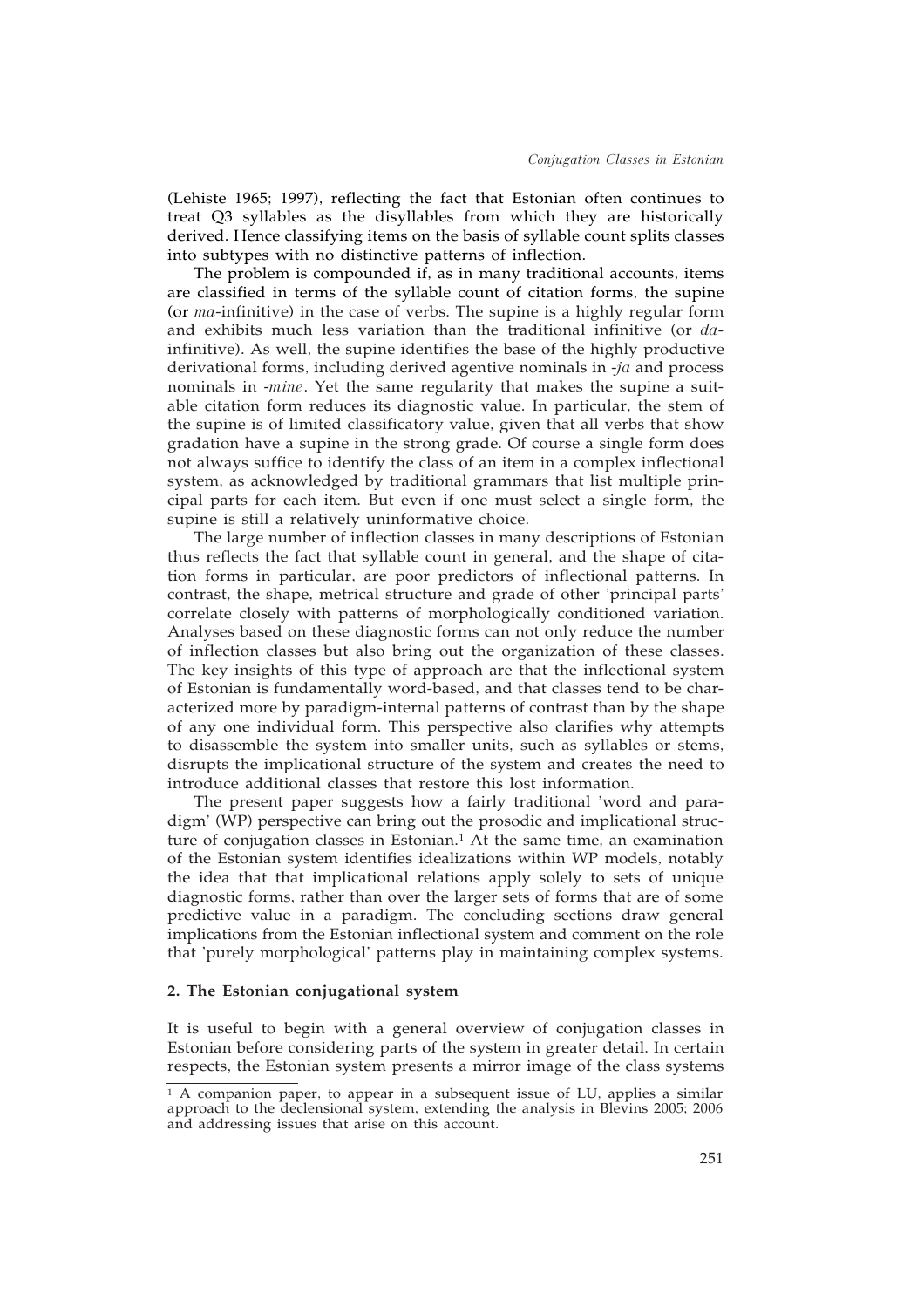of Indo-European languages. In Indo-European languages, classes are predominantly marked by affixal variation, while inflectional stems tend to be relatively constant. In Estonian, by contrast, endings exhibit comparatively little variation. Apart from a handful of verbs with past forms in -*i*- rather than -*si*- (discussed in section 2.4.3), personal agreement markers are regular, as shown by the endings in table 1 (which do not separate stem formatives).

**Regular personal endings**

*Table 1*

| Pres(ent) Ind(icative) |        |         | Pres Cond(itional) | Past/Imperfect |         |
|------------------------|--------|---------|--------------------|----------------|---------|
| Sg                     | Pl     | Sg      |                    | Sg             | Рl      |
| $-n$                   | $-m$ e | $-ksin$ | -ksime             | $-sin$         | $-sime$ |
| $-d$                   | -te    | -ksid   | -ksite             | $-sid$         | -site   |
| $-h$                   | $-vad$ | -ks     | -ksid              | $-S$           | $-sid$  |

Affixal variation within the regular conjugational system is thus largely confined to the patterns in table 2. But even this description overstates the amount of variation, as many of the choices are interdependent and nearly all are phonologically conditioned. The sole class-sensitive pattern involves the alternation between the short endings -*da*/*-ge*/*-gu* and the geminate endings -*ta*/*-ke*/*-ku*. Following a vowel-final stem, the endings -*ta*/*-ke*/*-ku* are unambiguous markers of the second conjugation verbs. Yet even this pattern reinforces the prosodically defined conjugation classes.

*Table 2*

#### **Conjugational endings in Estonian**

| Infinitive           | $-da/ta/a$                |
|----------------------|---------------------------|
| 2pl Imper(ative)     | $-ge/-ke$                 |
| <b>Iussive</b>       | $-gu$ /- $ku$             |
| Past Part(iciple)    | $-nud$                    |
| Supine               | $-ma$                     |
| Pres(ent) Part       | -11                       |
| Evidential           | $-i\alpha t$              |
| Imp(ersonal) Neg Ind | $-da/ta$                  |
| <b>Imp</b> Pres      | -dakse/-takse/-akse       |
| Imp Past             | $-di/t$                   |
| Imp Past Part        | $-dud/$ -tud              |
| Imp Imper            | $-gu$ (or $-tagu$ /-dagu) |

Although at most one set of endings shows morphologically conditioned allomorphy, form variation within the conjugational system still determines a robust class system. Classes are identified by prosodic contrasts between pairs of diagnostic word forms, rather than by affixal patterns. Metrical structure and morphological grade both play a prominent role in the inflectional system as a whole, though their specific contribution varies strikingly between declensions and conjugations. In the nominal system, declension classes correlate most directly with the metrical structure of the genitive singular. Grade is of primary importance in distinguishing forms within the paradigms of grade-alternating classes. But grade is of subsidiary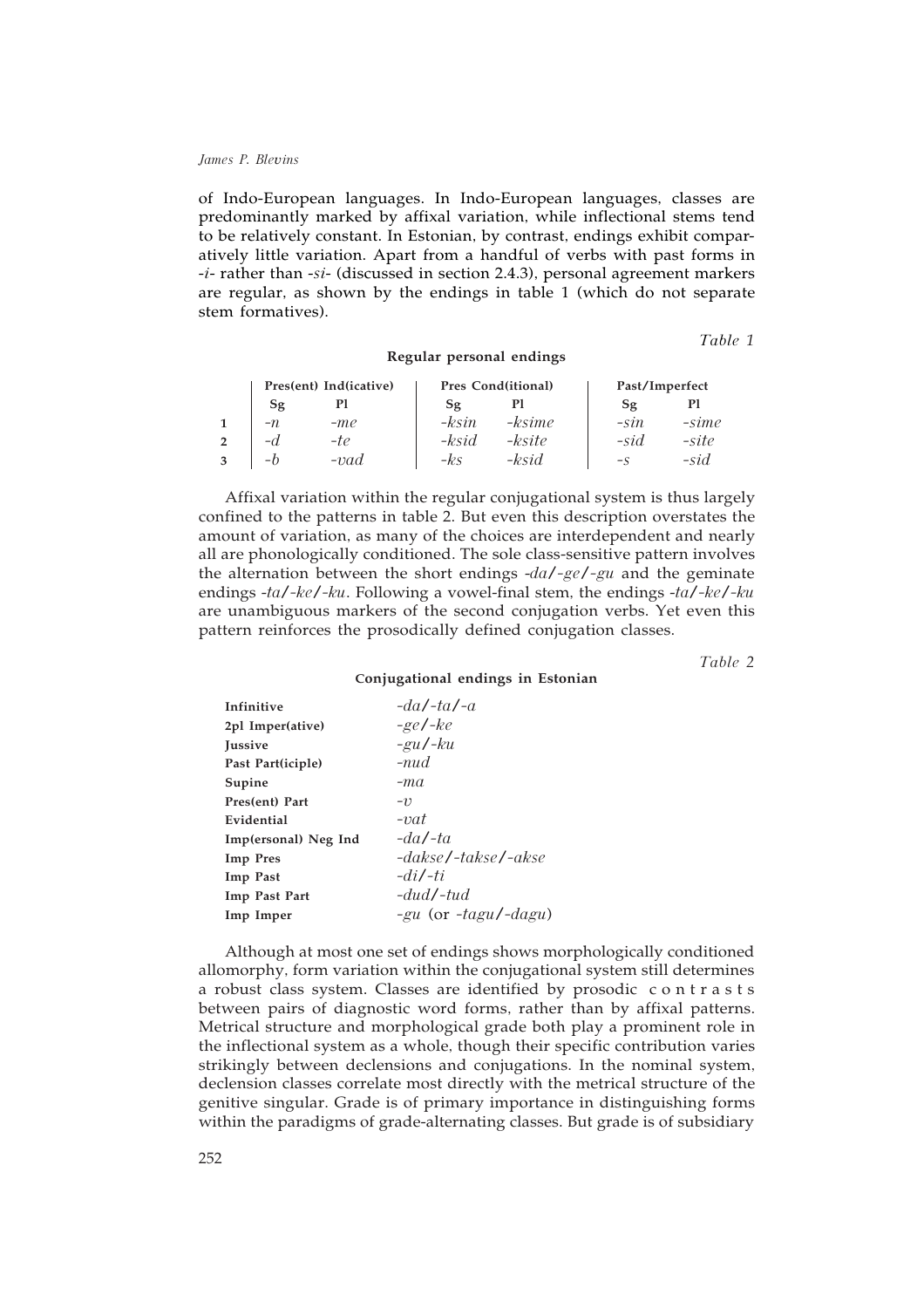importance in defining the class system, because the majority of noun types do not exhibit gradation. The situation is reversed in conjugations. Here classes exhibit characteristic patterns of grade alternation, and metrical structure plays no direct role in defining classes.

#### **2.1. Conjugation classes**

The importance of grade alternations is evident in standard descriptions of the conjugational system. Open-class verbs can be assigned to the three basic conjugations in table 3, which follows EKK (Erelt, Erelt, Ross 2000 : 277) in essential respects.2 Third conjugation verbs are based on a single, prosodically invariant, stem. The light third conjugation pattern is illustrated by ELAMA 'live', whose paradigm is based on the Q1 stem *ela*. The heavy pattern is illustrated by TARBIMA 'consume', whose paradigm is based on a stem with an 'overlong' (Q3) initial syllable. Third conjugation verbs may thus be based on a prosodically light stem, as in the case of *ela*, or on a heavy Q3 stem, as in the case of *`tarbi*. <sup>3</sup> Yet because these stems do not alternate within a paradigm, they are neither morphologically 'weak' nor 'strong'. Alternations between weak and strong stems are confined to the first and second conjugations. In productive classes, the strong stem contains an initial Q3 syllable, and the weak stem contains an initial Q2 syllable. A first conjugation verb, such as ÕPPIMA 'study', exhibits a 'weakening' alternation between the infinitive form *`õppida*, which is based on the strong stem *`õppi* and the present form *õpin*, which is based on the weak stem *õpi*. A second conjugation verb, such as HÜPPAMA 'jump' exhibits a 'strengthening' alternation between the infinitive form *hüpata*, which is based on the weak stem *hüpa*, and the present form *`hüppan*, which is based on the strong stem *`hüppa*.4

*Table 3*

## **Basic conjugation classes (strong forms in bold, weak forms in italics)**

|                | I ('Weakening') | II ('Strengthening') | III (Invariant) |                  |
|----------------|-----------------|----------------------|-----------------|------------------|
| Infinitive     | `õppida         | hiipata              | elada           | `tarbida         |
| Pres Ind (1sg) | $\tilde{p}$     | `hüppan              | elan            | `tarbin          |
| Supine         | `õppima         | `hüppama             | elama           | `tarbima         |
| Imp Past       | $\tilde{p}$ iti | hiipati              | elati           | `tarbiti         |
|                | 'study'<br>(55) | 'jump' $(67)$        | 'live' $(50)$   | 'consume' $(51)$ |

#### **2.2. Conjugational series**

The forms in table 3 highlight the limited diagnostic nature of the supine. Although a light supine identifies a light third conjugation verb, a heavy supine is compatible with the remaining three types. The forms in table 3

<sup>2</sup> The numbers in parentheses in these tables identify the 'word types' (*tüüpsõnad*) from Erelt 1999. Finite present and past paradigms are represented by 1sg forms and conditional paradigms by their 3sg form.

<sup>3</sup> Because Q3 is not always marked orthographically, Q3 syllables are identified by a grave accent.

<sup>4</sup> The 'quantitative' patterns of gradation in the first and second conjugations are discussed in section 2.3.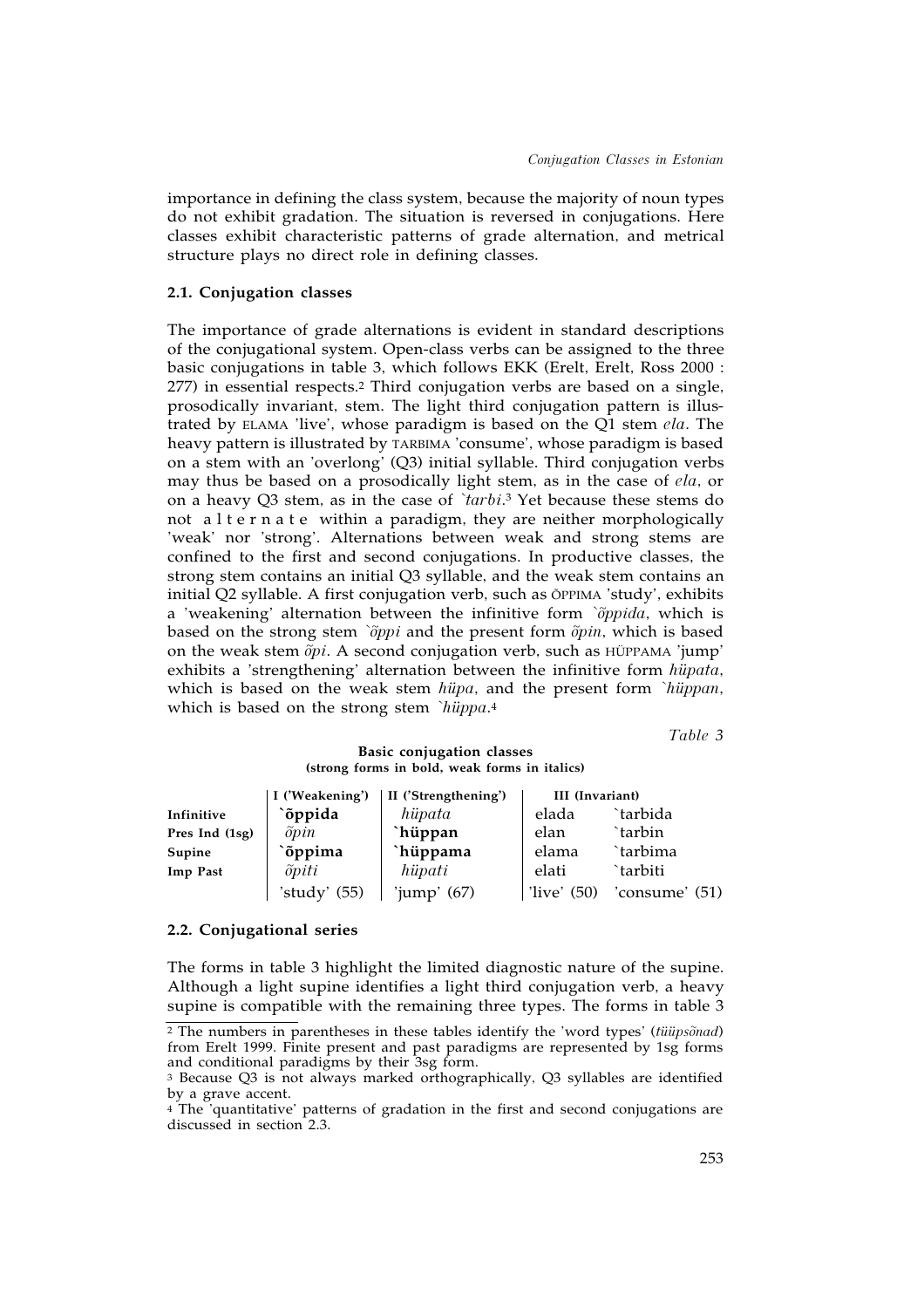also show that first and second conjugation verbs are not distinguished by their form inventories, since verbs of both classes have strong and weak stems. Instead, it is the distribution of strong and weak stems that is contrastive. Classes are defined by the distribution of stems across the sets of forms that comprise conjugational s e r i e s in Estonian. Table 4 sets out the interaction between conjugation classes and series. Each series in table 4 exhibits a distinctive pattern of class-specific stem alternations. In the Infinitive series, first conjugation verbs are strong and second conjugation verbs are weak. The Present series reverses this pattern, as the first conjugation is weak and the second conjugation is strong. Both conjugations are strong in the Supine series, and both are weak in the Impersonal series. Third conjugation verbs remain invariant in all series.

The three stem-grade classes in table 4 represent the smallest class inventory that can be defined by the three grade alternations, i.e., weakening, strengthening and invariant. These are, moreover, the only classes defined by form variation in the conjugational system. Some accounts arrive at a slightly larger number of classes, either by segregating verbs according to syllable count, or by including other types of variation.5 Yet, the patterns that define these additional classes are different in character from those that define the stem-grade classes. The patterns that determine the three prosodic classes are all morphological, in the sense that they are neither lexically idiosyncratic nor phonologically conditioned. In contrast, the variation that defines an expanded class inventory tends to be conditioned or idiosyncratic.

*Table 4*

| <b>Series</b> | Form        | Ī               | $\mathbf{H}$ | Ш        |             |
|---------------|-------------|-----------------|--------------|----------|-------------|
| Infinitive    | Infinitive  | õppida          | hiipata      | elada    | `tarbida    |
|               | 2pl Imper   | `õppige         | hüpake       | elage    | `tarbige    |
|               | Jussive     | õppigu          | hüpaku       | elagu    | `tarbigu    |
|               | Gerund      | <b>õppides</b>  | hüpates      | elades   | `tarbides   |
|               | Past Part   | `õppinud        | hüpanud      | elanud   | `tarbinud   |
| Present       | Ind $(1sg)$ | $\tilde{p}$     | `hüppan      | elan     | `tarbin     |
|               | Cond (3sg)  | õpiks           | `hüppaks     | elaks    | `tarbiks    |
|               | 2sg Imper   | $\tilde{p}$     | `hüppa       | ela      | `tarbi      |
| Supine        | Supine      | `õppima         | `hüppama     | elama    | `tarbima    |
|               | Pres Part   | õppiv           | `hüppav      | elav     | `tarbiv     |
|               | Evidential  | õppivat         | `hüppavat    | elavat   | `tarbivat   |
|               | Past (1sg)  | õppisin         | `hüppasin    | elasin   | `tarbisin   |
| Impersonal    | Pres        | õpitakse        | hüpatakse    | elatakse | `tarbitakse |
|               | Past        | $\tilde{p}$ iti | hiipati      | elati    | `tarbiti    |
|               |             |                 |              |          | .           |

### **Conjugational series in Estonian (cf. Viks 1992 : 52)**

The stem-grade classes in table 4 may be reinforced in varying degrees by differences in the choice of 'theme' vowels and inflectional endings.

<sup>5</sup> For example, EKK (2000 : 277) propose four basic classes, EKG I (Erelt, Kasik, Metslang, Rajandi, Ross, Saari, Tael, Vare 1995 : 344ff.) suggest five classes, Ü. Viks (1992 : 48ff.) identifies seven classes and H. W. Mürk (1997 : 49ff.) proposes eight main classes.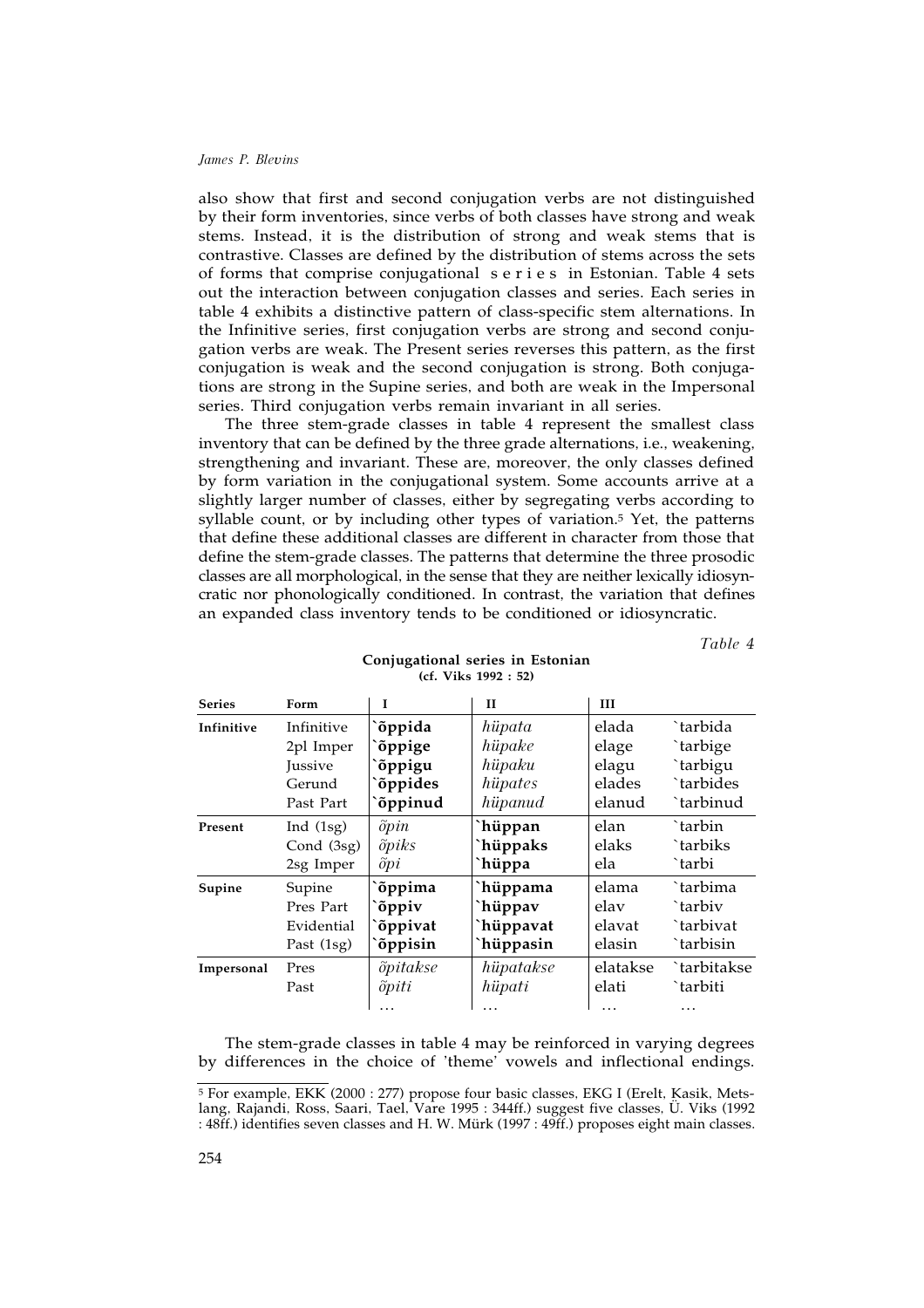For example, only second conjugation verbs have the infinitive ending -*ta* after a vowel-final stem. So a verb with an infinitive that ends in -V*ta* must belong to the second conjugation. But theme vowels and endings are not reliable markers of class in general, and no set of secondary markers is sufficient to maintain the class system without the prosodic contrasts. This point will now be established by considering the additional sources of form variation and showing that they do not define morphological classes.

# **2.3. Qualitative gradation**

The three stem-grade classes show the only productive prosodic alternations in the conjugational system. Stems are especially uniform in the invariant third conjugation, and prosodic 'quantitative' gradation is the only productive alternation in the first and second conjugations. Some patterns of 'qualitative gradation', in which strong forms contain a consonant that is missing or lenited in weak forms, are retained in the first and second conjugation. The forms of LENDAMA 'fly' and LUGEMA 'read' in table 5 below illustrate the two characteristic patterns of qualitative gradation. In the second conjugation, strong forms such as *`lendan* contain a segment, here '*d*', which does not occur in a weak (and prosodically light) form such as *lennata*. In the first conjugation, a strong form such as *lugeda* contains a '*g*' that again does not occur in weak forms such as *`loe*. But the morphologically weak forms in the first declension, such as *`loe*, contain Q3 syllables that make them phonetically 'heavy'. As this example shows, the morphological grade of a form is defined in the context of its inflectional paradigm and cannot be determined by phonological or phonetic properties in isolation. Whereas Q3 forms *`õppida* or *`hüppa* realize the strong grade in the paradigms of ÕPPIMA and HÜPPAMA, the Q3 forms in the paradigm of LUGEMA are morphologically weak.

*Table 5*

| <b>Series</b> | Form         | L                                    | $\mathbf{I}$                          | 'Double'                              | Irregular                        |
|---------------|--------------|--------------------------------------|---------------------------------------|---------------------------------------|----------------------------------|
| Infinitive    | Infinitive   | lugeda                               | lennata                               | `kanda                                | panna                            |
|               | 2pl Imper    | lugege                               | lennake                               | `kandke                               | pange                            |
|               | Past Part    | lugenud                              | lennanud                              | `kandnud                              | pannud                           |
| Present       | Ind $(1sg)$  | `loen                                | `lendan                               | kannan                                | panen                            |
|               | Cond (3sg)   | `loeks                               | `lendaks                              | kannaks                               | paneks                           |
|               | 2sg Imper    | `loe                                 | `lenda                                | kanna                                 | pane                             |
| Supine        | Supine       | lugema                               | `lendama                              | `kandma                               | panema                           |
|               | Pres Part    | lugev                                | `lendav                               | `kandev                               | panev                            |
|               | Past (1sg)   | lugesin                              | `lendasin                             | `kandsin                              | panin                            |
| Impersonal    | Pres<br>Past | `loetakse<br>`loeti<br>'read' $(57)$ | lennatakse<br>lennati<br>'fly' $(68)$ | `kantakse<br>`kanti<br>'carry' $(63)$ | pannakse<br>`pandi<br>'put' (54) |

**Qualitative and irregular grade alternations**

The dissociation of morphological grade from phonological quantity is the key to interpreting the variation in the paradigm of KANDMA 'carry' in table 5. The defining property of strong forms, such as *`kanda*, is the pres-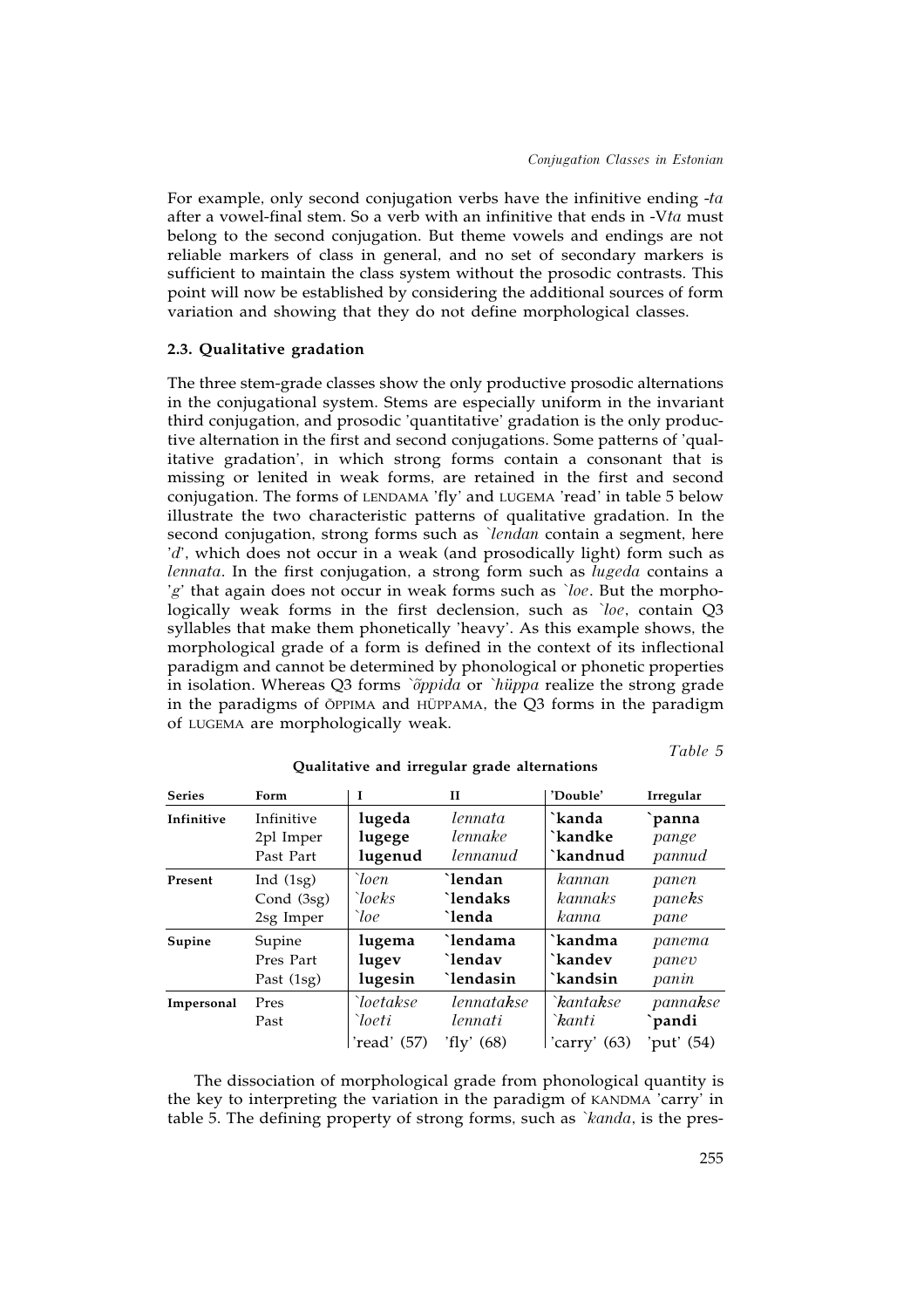ence of a '*d*' that is lost in weak forms. As it happens, the strong forms in the Infinitive and Supine series are also heavy (Q3), and contrast prosodically with the weak forms in the Present series. However, this prosodic contrast is not grammatically distinctive. The forms in the Impersonal series are also prosodically heavy, as they are based on a Q3 stem. But, like *`loe*, the Impersonal forms of KANDMA are morphologically weak because they lack the '*d*' that marks the strong forms in this qualitative pattern.

The paradigm of PANEMA 'put' exhibits one of the idiosyncratic patterns that characterizes a small number of items, in this case roughly a half-dozen verbs (EKK 2000 : 283). In the paradigm of PANEMA, most of the Impersonal series and a few forms in the Infinitive series are heavy, and the remaining forms are light. Unlike third conjugation verbs, the prosodic contrast between heavy and light forms is contrastive, and, as section 2.4.2 shows, heavy forms behave in some respects like strong forms. Yet these contrasts do not conform to the first or second conjugation pattern, and they certainly do not provide the basis for a synchronic class, given that the few verbs that inflect like PANEMA show further idiosyncratic variation. The two verbs that inflect like PESEMA 'wash' differ in having a strong past participle (*`pesnud* vs *pannud*) and a strong present impersonal form (*`pestakse* vs *pannakse*). Another group includes verbs such as MINEMA 'go' and OLEMA 'be', which exhibit suppletion and other irregularities. The variation within this small collection of verbs undermines any attempt to group them into a subclass that is of more than purely historical interest, and no other qualitative patterns that cross-cut stem-grade classes are more systematic.

### **2.4. Affixal variation**

Tables 4 and 5 also exhibit a number of affixal patterns that are sometimes taken to define additional classes. The first of these patterns is illustrated in table 4, where the geminate endings -*ta* and -*ke* of *hüpata* and *hüpake* alternate with the short endings -*da* and -*ge* of *elada*/*elage* and *`õppida*/*`õppige*.6 The geminate ending -*ke* of the 2pl imperative form *`kandke* contrasts similarly with the -*ge* of *lugege* and *pange*. The 'jussive' ending -*gu*/-*ku* shows the same variation. The paradigms of KANDMA and PANEMA exhibit yet a third variant of the infinitive ending, as the -*a* in *`kanda* and *`panna* contrasts with -*da*/-*ta* in *elada*, *`õppida*, *hüpata* and *lugeda*. A second, converse, pattern is shown by the Impersonal series in table 5. In this case, the endings -*da* and -*di* of *`panda* and *`pandi* take the place of the geminate endings -*ta* and -*ti* that occur in *`loeta*/*`loeti* and *`kanta*/ *`kanti*. The past paradigm of PANEMA illustrates a final — and more lexically restricted — pattern. Here the 1sg form *panin* lacks the '*s*' formative that marks regular past forms such as 1sg *elasin*, *`õppisin*, *`hüppasin*, *lugesin* and *`kandsin*.

Although this affixal variation cross-classifies verbs in various ways, a close examination of the patterns indicates that they do not motivate an extension of the inflection class system beyond the three stem-grade classes.

<sup>6</sup> The terms 'short' and 'geminate' endings reflect the fact that the relevant contrast between the stop series *p*, *t*, *k* and *b*, *d*, *g* is length, not voicing. Intervocalically, the geminate stops -*t* (/tt/) and -*k* (/kk/) are syllabified differently from the non-geminates -*d* (/t/) and -*g* (/k/), as a syllable boundary splits -*t* and -*k*.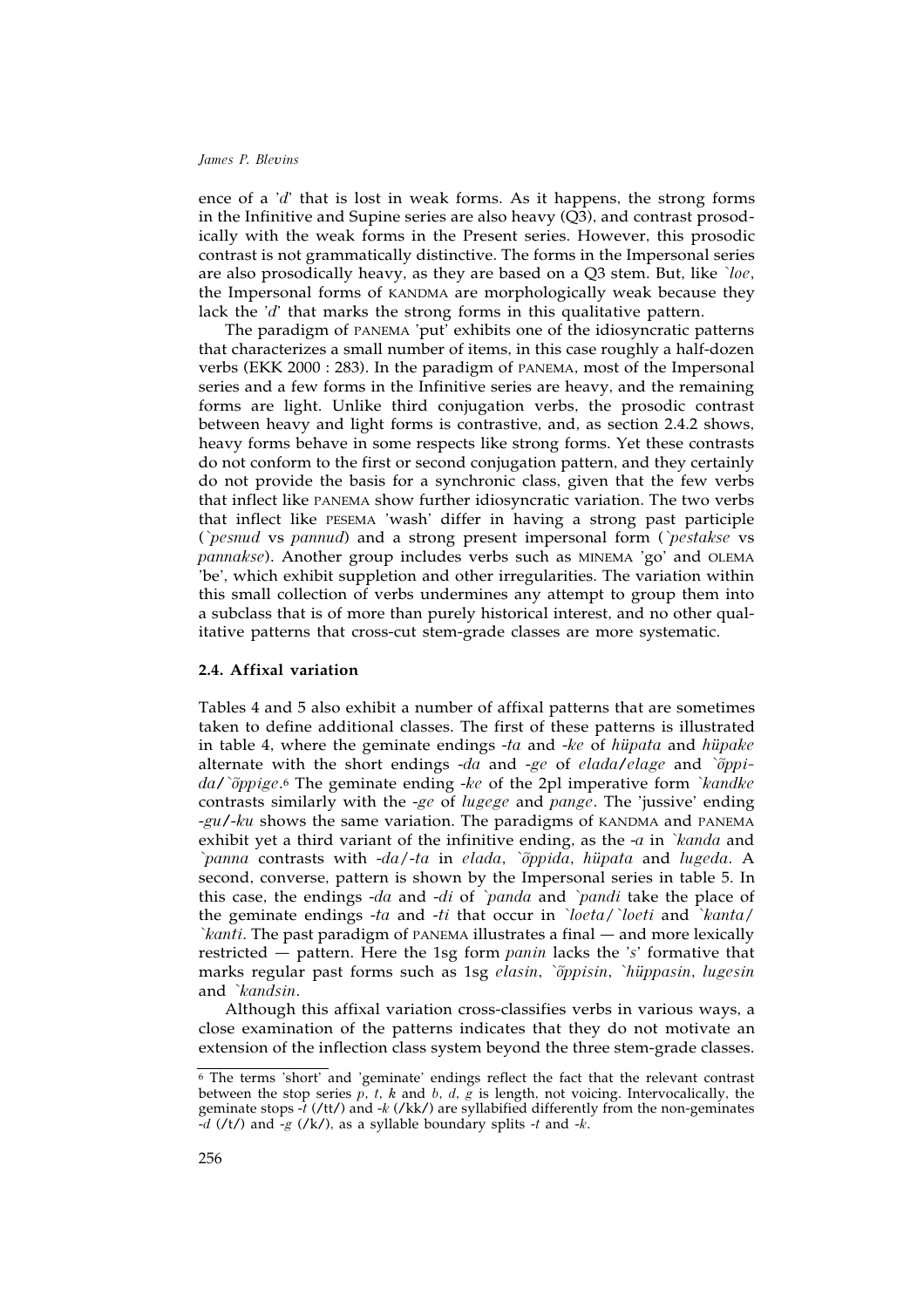Even the variation within the Infinitive series that is genuinely morphological in character reinforces rather than extends the stem-grade classes. The remaining variation is either conditioned by phonological (or morphophonological) factors, or else represents lexical idiosyncrasies within a small number of verbs. In short, while affixal variation may characterize a group of verbs within a larger class, or exhibit a conditioned pattern that cuts across classes, it is never the basis of a morphological class.

## **2.4.1. The Infinitive series**

The variation within the Infinitive series is displayed in tables 6 and 7 below. The short Infinitival endings -*da* and -*ge* have the widest distribution, and the use of variants is conditioned by morphological as well as by phonological factors. The morphological pattern is illustrated first in table 6. In the first and third conjugation, the Infinitive forms of verbs with vowel-final stems occur with the endings -*da*, *-des*, *-ge* and -*gu*. However, in the second conjugation, verbs are marked by the geminate infinitive form -*ta*, the gerundive -*tes* and geminate forms of the imperative -*ke* and the jussive -*ku*. The class-specific affixal contrasts in table 6 thus complement the prosodic properties that define stem-grade classes. In principle, a verb with a light Infinitive series could belong either to the second or the third conjugation. However, as noted earlier, the endings in table 6 disambiguate the class of a light Infinitive form. A single form such as *hüpata* or *lennata* (or the corresponding gerunds and imperatives) immediately identify HÜPPAMA and LENDAMA as second conjugation verbs. Hence the morphologically conditioned variation between -*da* and -*ta* (or -*des*/*-tes*, *-ge*/*-ke* or -*gu*/*-ku*) does not motivate additional classes, but instead reinforces the stem-grade classes.

*Table 6*

|                |                         |        | Н       |          | ш       |                  |
|----------------|-------------------------|--------|---------|----------|---------|------------------|
| Infinitive     | $\delta$ ppida          | lugeda | hüpata  | lennata  |         | elada `tarbida   |
| Gerund         | $\delta$ ppides lugedes |        | hüpates | lennates |         | elades `tarbides |
| 2pl Imper      | `õppige                 | lugege | hüpake  | lennake  |         | elage `tarbige   |
| <b>Jussive</b> | `õppigu                 | lugegu | hüpaku  | lennaku  | elagu   | `tarbigu         |
|                | study'                  | 'read' | iump'   | $'$ flv' | ∍'live' | 'consume'        |

**Morphologically conditioned contrasts in the Infinitive series**

The remaining variation within the Infinitive series is conditioned by the final segment of the verb stem. Outside the second conjugation, the default endings -*da*, *-des* and -*ge* follow vowel-final stems, as illustrated in table 6. The short endings also follow *s*-final stems, where they are represented o r t h o g r a p h i c a l l y by -*ta*, *-tes* and -*ke*, as illustrated by forms such as `*maksta*/*`makstes*/*`makske* 'cost' (I. Lehiste, p.c.). The vocalic endings -*a* and -*es* follow other consonant-final stems. This pattern is shown by the infinitive and gerund forms of TAPMA 'kill', SAATMA 'send', MINEMA 'go' and NÄGEMA 'see'. The form of infinitive endings may also be conditioned by the final consonant of a stem. The default form -*ge* (and -*gu*) occurs after a sonorant, whereas the geminate -*ke* follows the nonsonorants -*p*, *-k*, and -*h* in table 7.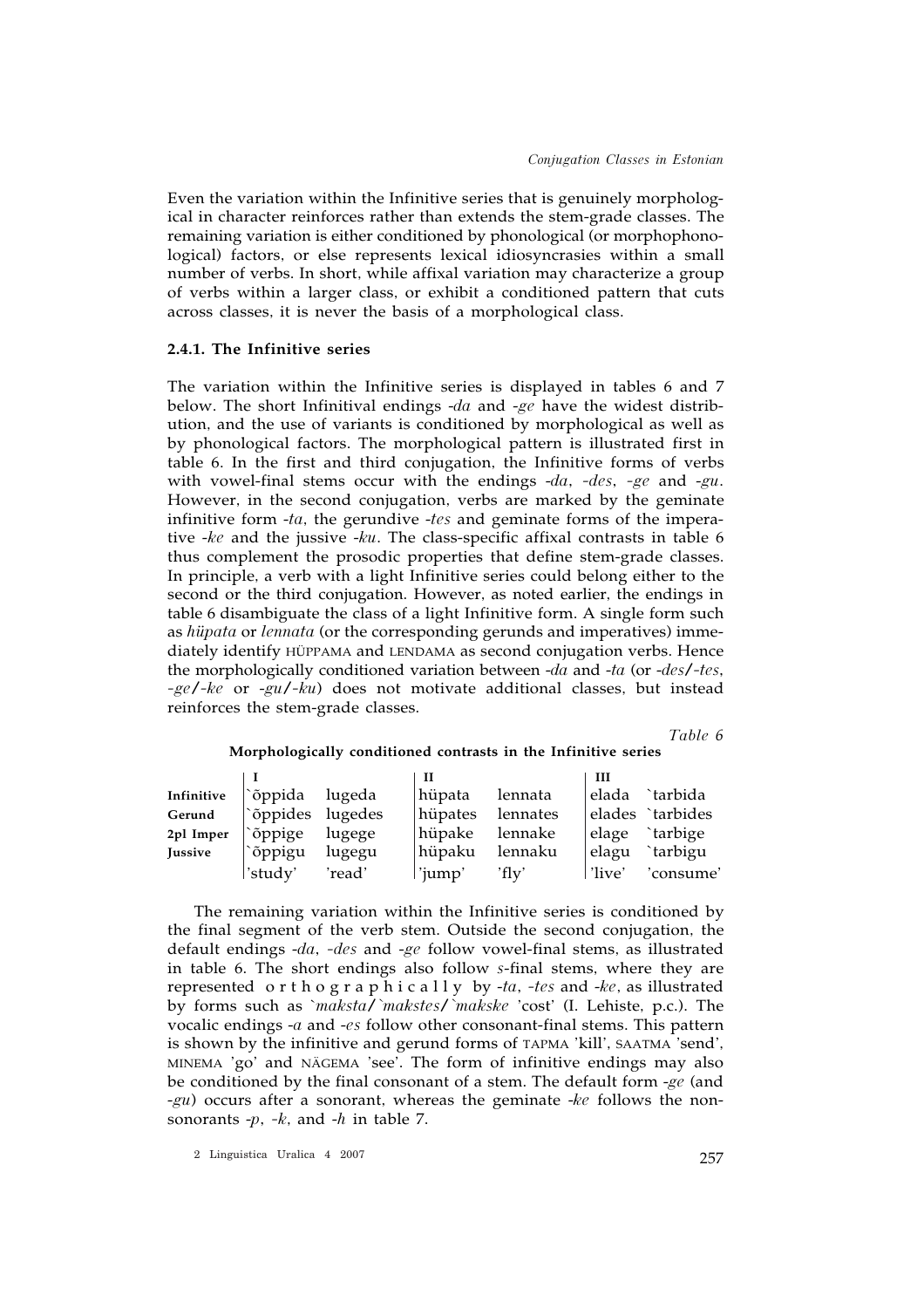*Table 7*

| Infinitive \'tappa        |                     | †`saata                                                     | ∣`minna             | ' näha  | '`süü[j]a  | `jääda      |
|---------------------------|---------------------|-------------------------------------------------------------|---------------------|---------|------------|-------------|
| Gerund                    | tappes <sup>1</sup> | `saates                                                     | minnes <sup>'</sup> | ∣ nähes | ``süü[j]es | `jäädes     |
| $2pl$ Imper $\vert$ tapke |                     | ∣`saatke                                                    | minge `nähke        |         | sööge      | jääge       |
|                           |                     | 'kill' (59)  'send' (58)  'go' (54)  'see' (66)  'eat' (49) |                     |         |            | 'stay' (49) |

**Phonologically conditioned contrasts in the Infinitive series**

The final column in table 7 illustrates a more subtle case of phonological conditioning. T.-R. Viitso (2003 : 65) states that the "formative -*a* occurs" following a number of verb types with consonant-final stems as well as "with monosyllabic vocalic stems ending in a diphthong or a long monophthong but not *aa*, *ee*, and *ää* (*`süüa* 'to eat', *`juua* 'to drink', *`viia* 'to take away', *`käia* 'to walk')". Yet the verbs he cites are transcribed with a glide between the stem and ending in EKK 2000 : 40 and in Mürk 1997 : 177ff. In his discussion of vowel quality, T.-R. Viitso (2003 : 21) assigns a similar analysis to the infinitive and gerund of SÖÖMA 'eat':

"It is recommended that the orthographical sequence *üü* should be pronounced not as a long monophthong but as the diphthong [*üi*] when directly followed by a vowel *a*, *e* or *u* (cf. *`süüa* [*sü^ ija*] 'to eat', *`süües* [*sü^ ijes*] 'while eating')."

The glides in these forms satisfy a general syllabification rule in Estonian that requires each non-initial syllable to begin with a single consonant (I. Lehiste, p.c.). Hence, even the variation in the final column in table 7 correlates with a phonological contrast, namely the presence or absence of a glide. The endings -*a* and -*es* follow long monophthongs that are produced with a glide. Verb stems ending in long vowels without glides are followed by the default endings -*da* and -*des*, as in the case of *`jääda* in table 7. The default imperative endings occur with both stem types, since neither glides nor vowels are voiceless. The key point is that the distribution of infinitive endings correlates with independent phonological properties of the verb stem and again does not justify the introduction of any morphological subclass.

## **2.4.2. The Impersonal series**

As in the Infinitive series, affixal variation in the Impersonal series consists of morphological patterns that reinforce the stem-grade classes, as well as phonologically-conditioned patterns that cut across classes. But in direct contrast to the Infinitive series, it is the geminate endings -*ta*, -*ti*, -*tud*, etc. that have the widest distribution in the Impersonal series. The non-geminate counterparts, -*da*, -*di*, -*dud*, etc., are conditioned either by phonological or morphophonological factors. The purely phonological pattern is illustrated first in table 8. The *l-*final stems in table 8 are all followed by short endings. This pattern appears to be exceptionless and indifferent to verb class and stem grade. The alternating forms of verbs such as TEGELEMA 'deal with' are particularly revealing. In the written language and in careful speech, the stem-final schwa is retained and the default geminate endings are required, yielding forms like *tegeletud*. However, in natural speech, the final schwa is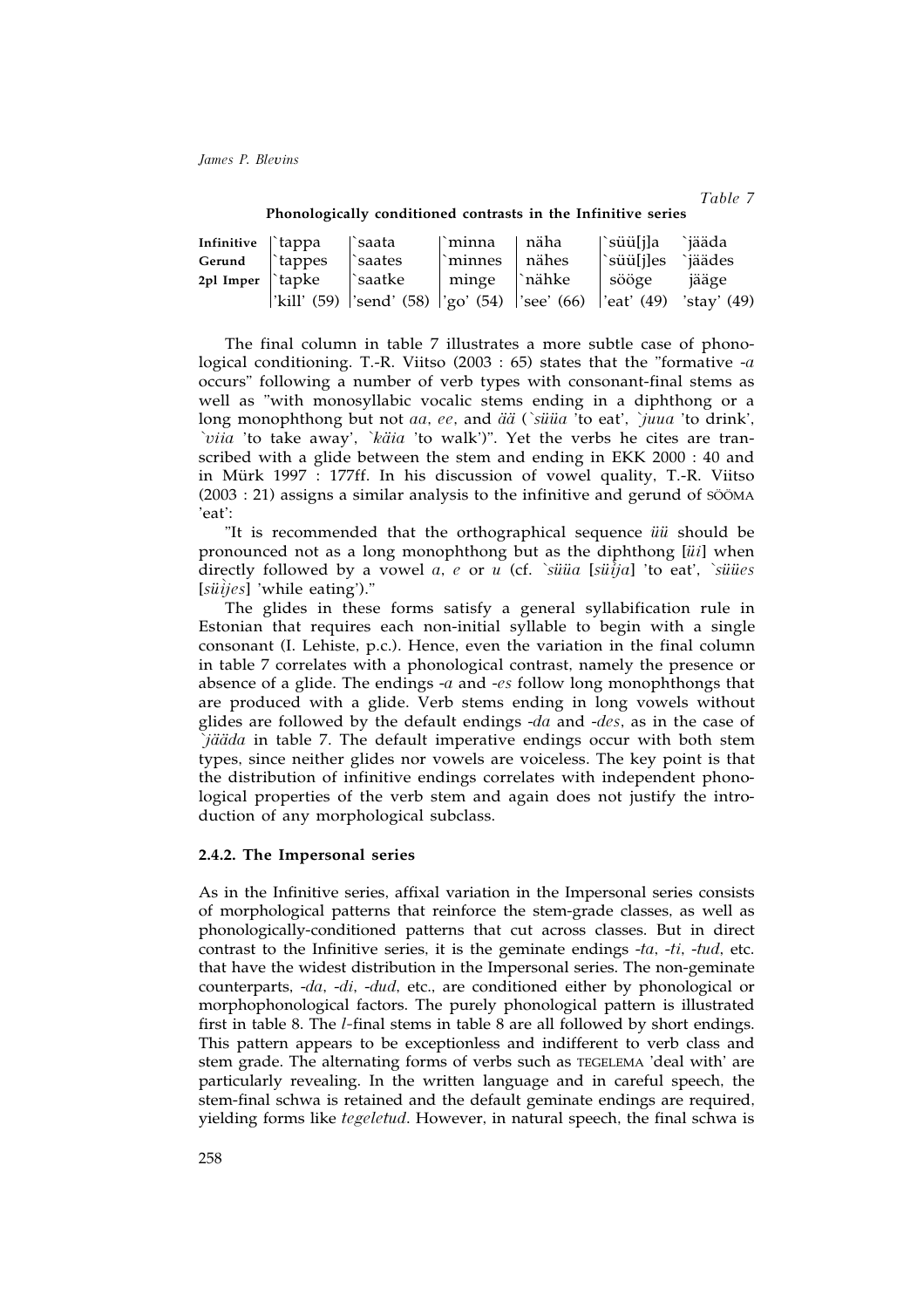usually elided, producing an *l-*final stem which takes the non-geminate endings, as illustrated by *tegeldud*. 7

|                                                               |                  |            |               | ravie o     |  |  |  |  |
|---------------------------------------------------------------|------------------|------------|---------------|-------------|--|--|--|--|
| Phonologically-conditioned contrasts in the Impersonal series |                  |            |               |             |  |  |  |  |
|                                                               |                  |            | Н             | Ш           |  |  |  |  |
| Neg Ind                                                       | ei tegeleta      | ei tegelda | ei `laulda    | ei vestelda |  |  |  |  |
| Pres Ind                                                      | tegeleti         | tegeldi    | `lauldi       | vesteldi    |  |  |  |  |
| Past Part                                                     | tegeletud        | tegeldud   | `lauldud      | vesteldud   |  |  |  |  |
|                                                               | 'deal with' (63) |            | 'sing' $(51)$ | 'chat' (69) |  |  |  |  |

Stems ending in long vowels, -*n* and -*r* show the more intricate pattern in table 9.

*Table 9*

 $T_{11}$   $\alpha$ 

|  | Supine  `hüüdma `müüma  `kandma panema  `murdma `naerma              |  |                             |  |
|--|----------------------------------------------------------------------|--|-----------------------------|--|
|  | Infinitive hüüda `müüa  `kanda `panna  `murda `naerda                |  |                             |  |
|  | Neg Ind ei `hüüta ei `müüda ei `kanta ei `panda ei `murta ei `naerda |  |                             |  |
|  | Pres Ind hüüti `müüdi  `kanti `pandi  `murti `naerdi                 |  |                             |  |
|  | Past Part iulitud `müüdud i\tantud `pandud i\tantud `naerdud         |  |                             |  |
|  | $\vert$ 'shout' (63) 'sell' (54) $\vert$ 'carry' $\vert$ 'put'       |  | $'break'$ (63) 'laugh' (61) |  |

**Morphophonological contrasts in the Impersonal series**

Accounts that collapse the patterns in tables 8 and 9 give the impression that the Impersonal series exhibits phonologically conditioned alternations that are disrupted by exceptions and irregularities. For example, H. W. Mürk (1997 : 31) suggests that "if the partitive [i.e., infinitival] suffix -*da* is preceded by the consonants *n*, *l* or *r*, then the impersonal marker will be -*da* instead of -*ta*". This generalization applies to the impersonal infinitive *`naerda*, which has the (homophonous) personal infinitive *`naerda*, and to *`panda* (if -*a* is taken as an allomorph of -*da* in the infinitive *panna*). But it does not account for the occurrence of the short ending -*da* in *`müüda*, which has the infinitive *`müüa*, nor for the long ending -*ta* in *`kanta*, which has the infinitive *`kanda*. H. W. Mürk (1997 : 31) deals with these cases by classifying them as exceptions:8

"One large group of irregular verbs are those whose stem ends in either -*d* or -*t*. This is best determined by looking at the stem form preceding the suffix ending of the -*ma* infinitive, for example, *`võtma* 'to take' *`andma* 'to give' *`nutma* 'to cry'. All of these verbs have certain irregularities in the impersonal forms [–––] Finally, there is a handful of common verbs that have irregular impersonal forms. They are usually those verbs that have irregular *da* infinitive forms such as *`olla* 'to be', *`tulla* 'to come' or *`süüa* 'to eat'."

J. Tuldava (1994 : 271) offers a general rule that applies to long vowels, *n* and *r* (and *l*) and then suggests a pair of qualifications to account for the retention of long endings:9

<sup>7</sup> The variation between the supine *`vestlema* and the infinitive *vestelda* also illustrates a case of metathesis. Second conjugation verbs in -*lema* have a strong Present and Supine stem in -*le* and a weak Infinitive and Impersonal stem in -*el*, though this segmental contrast again reinforces the basic stem-grade pattern.

<sup>8</sup> H. W. Mürk's idiosyncratic notational is regularized here, so that, e.g., *`võtma* replaces his *võTma*.

<sup>&</sup>lt;sup>9</sup> The slashes in these forms divide forms into stems and endings but do not mark syllable boundaries.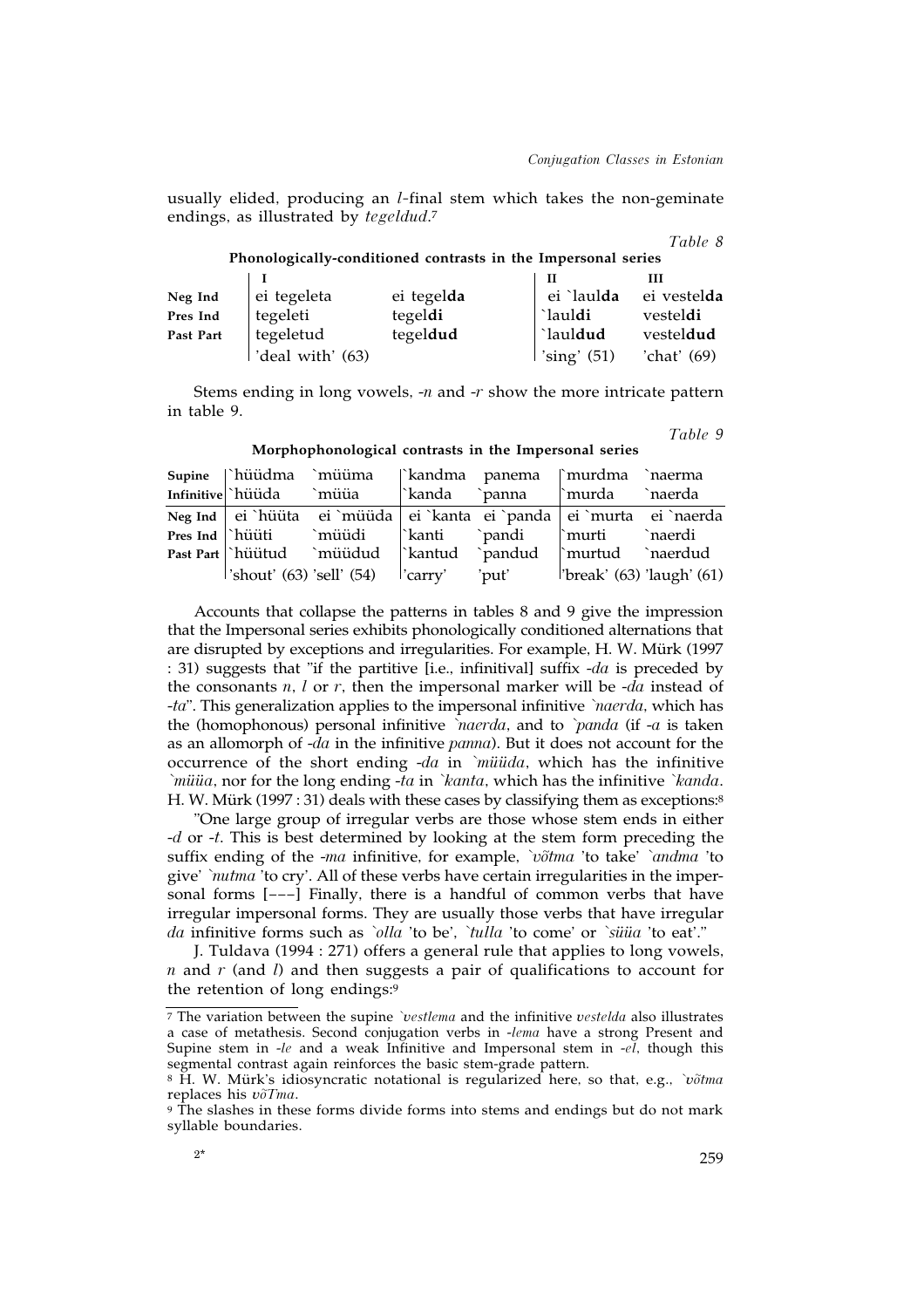"If preceded by a long vowel, a diphthong, or the consonants *l*, *n*, *r*, the participle ends with -*dud*: *söö*/*dud* 'eaten', *käi*/*dud* 'walked', *laul*/*dud* 'sung', *pan*/*dud* 'put' [–––]

Contrary to the [–––] rule above, -*tud* is used after a diphthong, *n* or *r* if the verb has a -*d-* before -*ma* in the [*ma-*]infinitive: *leid*/*ma* 'to find' > *lei*/*tud* 'found', *kand*/*ma* 'to carry' > *kan*/*tud* 'carried', *murd*/*ma* 'to break' > *mur*/*tud* 'broken', *tund*/*ma* 'to know' > *tun*/*tud* 'known'.

Also in contradiction to the [–––] rule above, -*tud* is used after a long vowel or diphthong if there is a shift in the vowel sound of the stem."

In assessing claims about the 'irregular' or 'exceptional' character of these patterns, it is relevant that the affixal contrasts in the Impersonal series involve closed sets, and that some of these sets contain few and indisputably irregular members. Yet the appearance of irregularity in table 9 can be regarded as an artifact of a phonological description of what is, at least in part, a morphophonological alternation. The misclassification of this pattern is due in part to the erroneous inclusion of *l-*final stems, which d o condition the purely phonological alternations in table 8. In contrast, none of the patterns in table 9 are surface true, and they can only be understood by taking into account the role of Q3 syllables in the grade system of Estonian. Q3 syllables realize the strong grade in regular first and second conjugation verbs that exhibit 'quantitative' gradation. But in paradigms that exhibit 'qualitative' gradation, a weak grade form may be lengthened to Q3 to 'compensate' for the historical loss of the segment that marks the strong grade. If one reclassifies the contrasts in table 9 in terms of morphological grade rather than phonological quantity, a pattern emerges. The short endings do not follow all Q3 syllables, but only those Q3 syllables that realize the strong grade. Thus *`müüdi*, *`pandi* and *`naerdi* are all strong in their paradigms, where they alternate with weak Present series containing forms such as 1sg *`müün*, *panen* and *naeran*, as well as other groups of weak forms. In contrast, the long endings are retained in forms such as *`hüüti*, *`kanti* and *`murti*, in which Q3 marks weak elements in a qualitative grade alternation. The difference in grade between the near-minimal pairs of verbs in table 9 also accounts for the exceptional behaviour of verbs with either "a -*d-* before -*ma*" in the supine or "a shift in the vowel sound of the stem", since both of these descriptions pick out verbs that exhibit qualitative grade alternations.

Before leaving the Impersonal series, it is worth briefly clarifying some additional patterns. As noted by a reviewer, some of the verbs in tables 7 and 9 exhibit further variation in the Impersonal series. The modern language contains approximately 60 verbs with a stem-final -*t* or -*p* which add an epenthetic -*e-* between the consonant and impersonal endings (EKK 2000 : 287). This pattern is illustrated by the forms of TAPMA and SAATMA in table 10. Yet the appearance of -*e-* again appears to be phonologically motivated, at least for the larger group of *t-*final stems, as it permits the syllabification of *t-t* sequences. An additional 5 verbs pattern like VÕTMA in adding -*e-* but also drop the stem-final -*t*. There seems to be little to say about this group other than that they must be sufficiently frequent to maintain a clearly irregular pattern.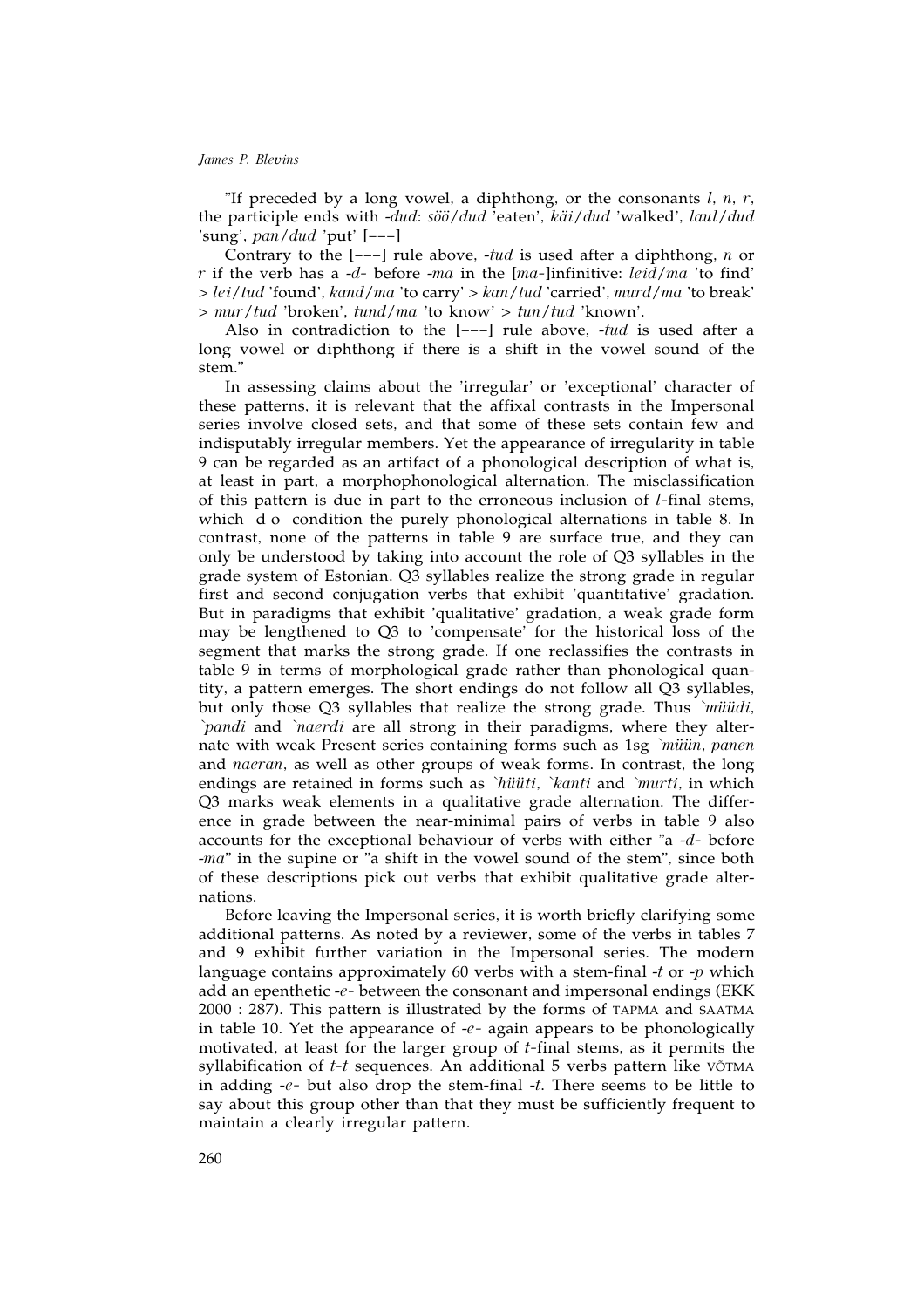*Conjugation Classes in Estonian*

*Table 10*

|      |        |                           |                     | Infinitive   tappa   saata   võtta   panna   müü[j]a süü[j]a                    |        |
|------|--------|---------------------------|---------------------|---------------------------------------------------------------------------------|--------|
|      |        |                           |                     | Pres Ind   tapetakse   saadetakse   võetakse   pannakse   müü[j]akse süü[j]akse |        |
| Past | tapeti | saadeti    võeti    pandi |                     | ∣`müüdi                                                                         | `söödi |
|      | 'kill' | 'send'                    | 'take' $(60)$ 'put' | 'sell'                                                                          | 'eat'  |

**Epenthesis and stem suppletion in the Impersonal series**

The forms of PANEMA, MÜÜMA and SÖÖMA in table 10 illustrate further variation within a different closed set of items. Like the infinitive marker -*a* in table 7, the present impersonal ending -*akse* follows consonant-final stem. Yet although the ending of the present impersonal is predictable, the stem is not. The present forms *pannakse*, *müüakse* and *süüakse* are all based on a light  $(Q2)$  counterpart of the the  $Q3$  stem that occurs in their infinitive forms. In contrast, the past forms *`pandi* and *`müüdi* are based on the infinitive stem. In the paradigm of sööma, the past impersonal *`söödi* is based on the present stem. These additional patterns certainly help to give a fuller picture of the amount of idiosyncratic form variation within the conjugational system. However, they clearly do not define anything remotely like conjugation classes.

### **2.4.3. The Supine series**

Affixal patterns in the Supine series offer yet another illustration of form variation that does not correlate with conjugation classes. In this series, variation is confined to the past (or imperfect) paradigms, where a few verbs lack the '*s*' formative that occurs in regular past forms. The idiosyncratic character of this group is clear from the description in Viitso 2003 : 56:10

"The marker -*i* occurs [–––] with verbs with a long monophthong other than *ii*, *ee*, and *üü* and with a group of verbs with the *e-*stem, namely *olema* 'to be', *tulema* 'to come', *panema* 'to put' *surema* 'to die', *tegema* 'to do' and *nägema* 'to see'."

The six verbs listed by T.-R. Viitso (2003) cover all of the *e-*stem verbs with past forms in -*i*. The class of "verbs with a long monophthong other than *ii*, *ee*, and *üü*" contains a few verbs with a stem-final *aa*, *ää*, *oo* or *öö*. Even within this small class, the irregular ending is not predictable, as the 1sg past form *`tõin* of TOOMA 'bring' contrasts with the 1sg past form of POOMA 'hang'. According to ÕS (Eesti keele sõnaraamat ÕS 1999 : 600), this form can either be weak (*poosin*) or strong (*`poosin*), but in either case contains the formative '*s*'. The lack of phonological conditioning is clear from the fact that homophonous verb pairs may exhibit both past forms. The main verb PIDAMA 'hold' has a regular 1sg past *pidasin*, whereas modal PIDAMA 'have to' has the past form *pidin*. The semantically ambiguous item LASKMA 'allow' or 'shoot' is associated with a pair of 1sg past forms, *lasksin* and *lasin*, both of which preserve the 'allow/shoot' ambiguity ( $\tilde{O}S$  1999 : 395).

Unconditioned lexical variation of this sort is sometimes taken to justify the introduction of 'minor' classes. Although classes of this kind may be

<sup>10</sup> The cited forms omit the preceding acute accent that T.-R. Viitso uses to mark non-Q3 syllables.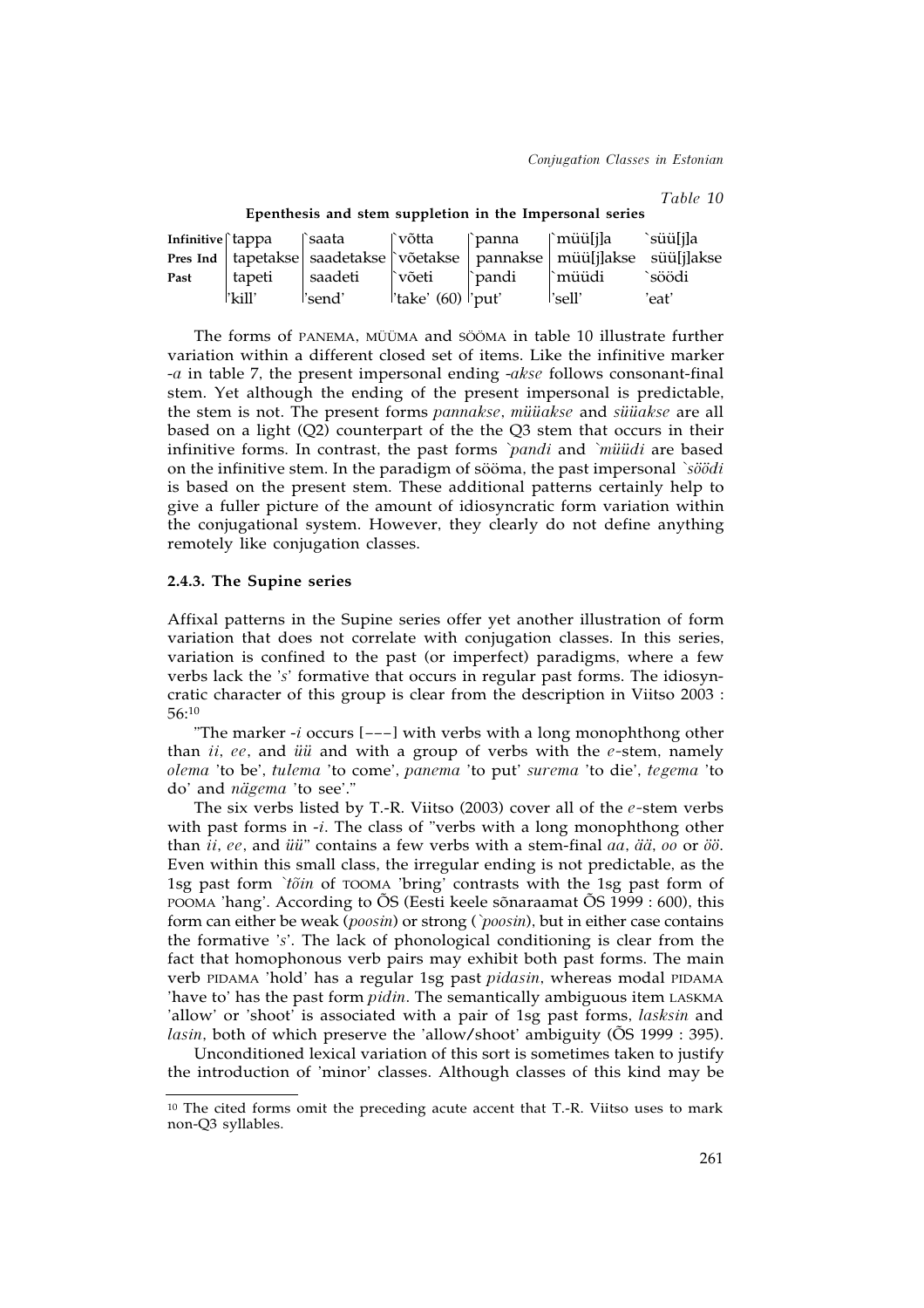of diachronic interest, it is unilluminating to define an 'asigmatic' class that contains verbs whose past forms lack '*s*' because no other properties correlate with an irregular past form. Of the handful of 'epenthetic' *e-*stem verbs (i.e., those that have a stem-final *e* in the supine that is absent in the infinitive), most have past forms in -*i*. But even in this miniscule class, the correlation does not hold with any generality, as MINEMA 'go' (which has the infinitive *`minna*) has suppletive forms such as 1sg past *läksin*. Similar remarks apply to the group of verbs with a stem-final *aa*, *ää*, *oo* or *öö*. The optimal analysis of these types of patterns is surely one in which the verbs in question are individually specified as having a past form that lacks '*s*'. Grouping these items into an 'asigmatic' class is an empty taxonomic exercise. A class that is characterized by a common irregularity adds no additional information because the lexical idiosyncrasy that defines the class is the sole property shared by the members of the class. To know whether a verb belongs to the asigmatic class one must know whether its past form lacks an '*s*'. So the fact that 1sg past *`tõin* lacks '*s*' establishes that TOOMA is asigmatic. Yet the only synchronic implication of the fact that TOOMA is asigmatic is that forms such as *`tõin* lack '*s*' (the alternation between the -*oo-* in *`tooma* and -*õ-* in *`tõin* is not implied by the lack of '*s*'). In short, classifying TOOMA as asigmatic is of no predictive value because no other property correlates with the absence of '*s*'.

Moreover, the limited variation in past paradigms underscores the extreme uniformity of personal inflections in Estonian. Whereas personal inflections have a key diagnostic function in the conjugational systems of many Indo-European languages, their counterparts in Estonian are even more invariant than nonfinite markers.

#### **2.5. Summary**

The cases considered in section 2.4 do not exhaust the full range of variation in the Estonian conjugational system, though they cover most of the patterns that are taken to establish classes or 'word types' within the system. A reexamination of these affixal patterns brings out a number of general points. It is, first of all, reasonably clear that affixal variation does not define any verb classes in addition to those defined by grade alternations. The externally conditioned and/or lexically idiosyncratic character of the affixal patterns also throws the robustly morphological character of stemgrade classes into sharper relief. Finally, the contrast between minor classes and stem-grade classes emphasizes the predictive dimension of true classes. For a regular verb, any pair of forms drawn from the Infinitive and Present series will suffice to identify the class of the verb and hence allow a speaker to deduce its full conjugational paradigm. For example, the 2sg infinitive form *`hakka* and the 2pl form *hakake* identify HAKKAMA as a second declension verb and imply the strong supine *`hakkama*, and the weak infinitive and past impersonals *hakata* and *hakati*, among other forms. In contrast, any group of items that merely share an isolated lexical idiosyncrasy lacks a similar kind of implicational structure, so that treating these groups as 'classes' adds no information to a description that lists the items individually.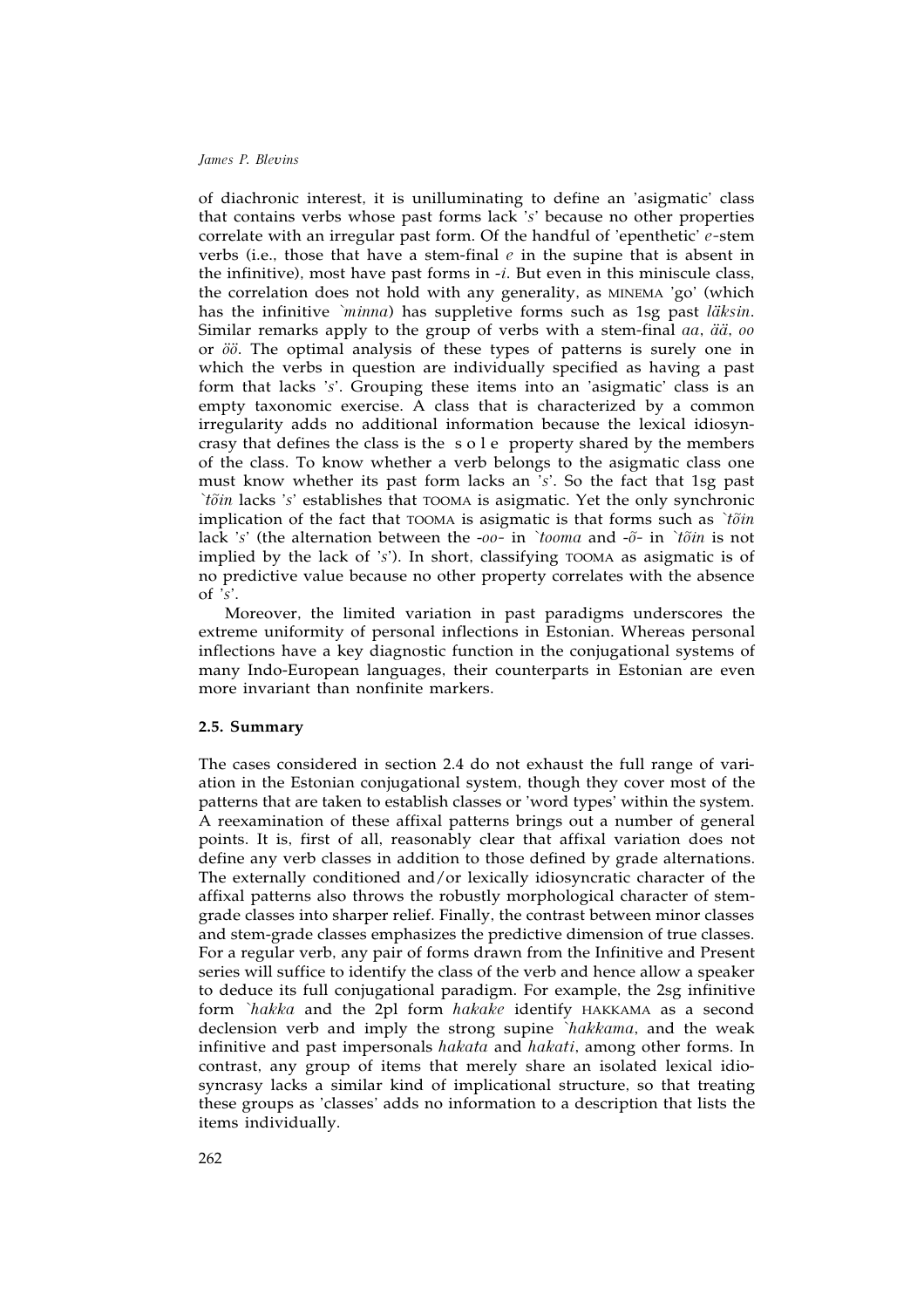### **3. Implications and conclusions**

The preceding descriptions clarify how conjugation classes in Estonian are cued by diagnostic prosodic contrasts. A remarkable feature of this system is that neither the classes themselves nor the sets of forms that identify class are morphosyntactically coherent. Unlike verb classes in a language like Georgian, Estonian conjugations have no obvious correlation with valence or other syntactic or semantic properties, just as declensions in Estonian do not correlate with gender or other nominal properties. Instead, much of the form variation within the Estonian inflectional system carries an essentially 'morphological' signal. By identifying the series of a form and the inflection class of an item, this variation aids a speaker in interpreting a given form and permits the analogical deduction of new forms of the same item. Although inflection classes are almost always form classes with secondary syntactic or semantic cues, the lack (or subtlety) of such cues in Estonian highlights the formal character of conjugations. As in most inflection class systems, conjugations comprise networks of interpredictable forms, so that the shape of any one form carries information about the shape of others.

### **3.1. The morphological character of classes and series**

Form variation within the inflectional system of Estonian thus provides a striking case of what Aronoff (1994) calls "morphology by itself".11 The interaction of conjugations and series in section 2 is fundamentally morphological in the sense that the organization of this system is largely orthogonal to morphosyntactic properties. Each series is a form class, comprised of elements that are based on the same stem in each conjugation class. Like conjugation classes, series often have multiple cues, and there is some morphosyntactic similarity between the forms in a series. However, with the exception of the Impersonal series, this similarity does not provide a basis for defining a series. The Infinitive and Supine series both contain mainly nonfinite forms, but the Infinitive series also contains the 2pl imperative, while the Supine series contains the past indicatives. The Present series contains mostly personal present (or 'nonpast') forms. But if the 2sg imperative is regarded as a present form, there seems to be no principled grounds for not treating the 2pl imperative as a present form as well. No other feature-based definition fares any better. Instead, the relation between series and tense in table 4 is reminiscent of the relation between declension class and gender in Slavic. Slavic declensions are also form classes, as G. Corbett (1991) emphasizes. But a default association with gender provides a secondary cue that reinforces the basic form contrasts.

Because the series in table 4 are morphosyntactically heterogeneous, it is not possible to assign coherent properties to alternating stems, even within a single conjugation. It is a simple matter to isolate the stems that underlie a first or second conjugation paradigm in Estonian. The paradigm of ÕPPIMA is based on *õpi* and *`õppi*, just as the paradigm of HÜPPAMA is

 $\overline{11}$  This is not meant to exclude the possibility that members of morphological classes may 'cluster' in various ways that speakers may be aware of implicitly, for example in the kinds of semantic neighbourhoods investigated in Baayen, Moscoso del Prado Martín 2005.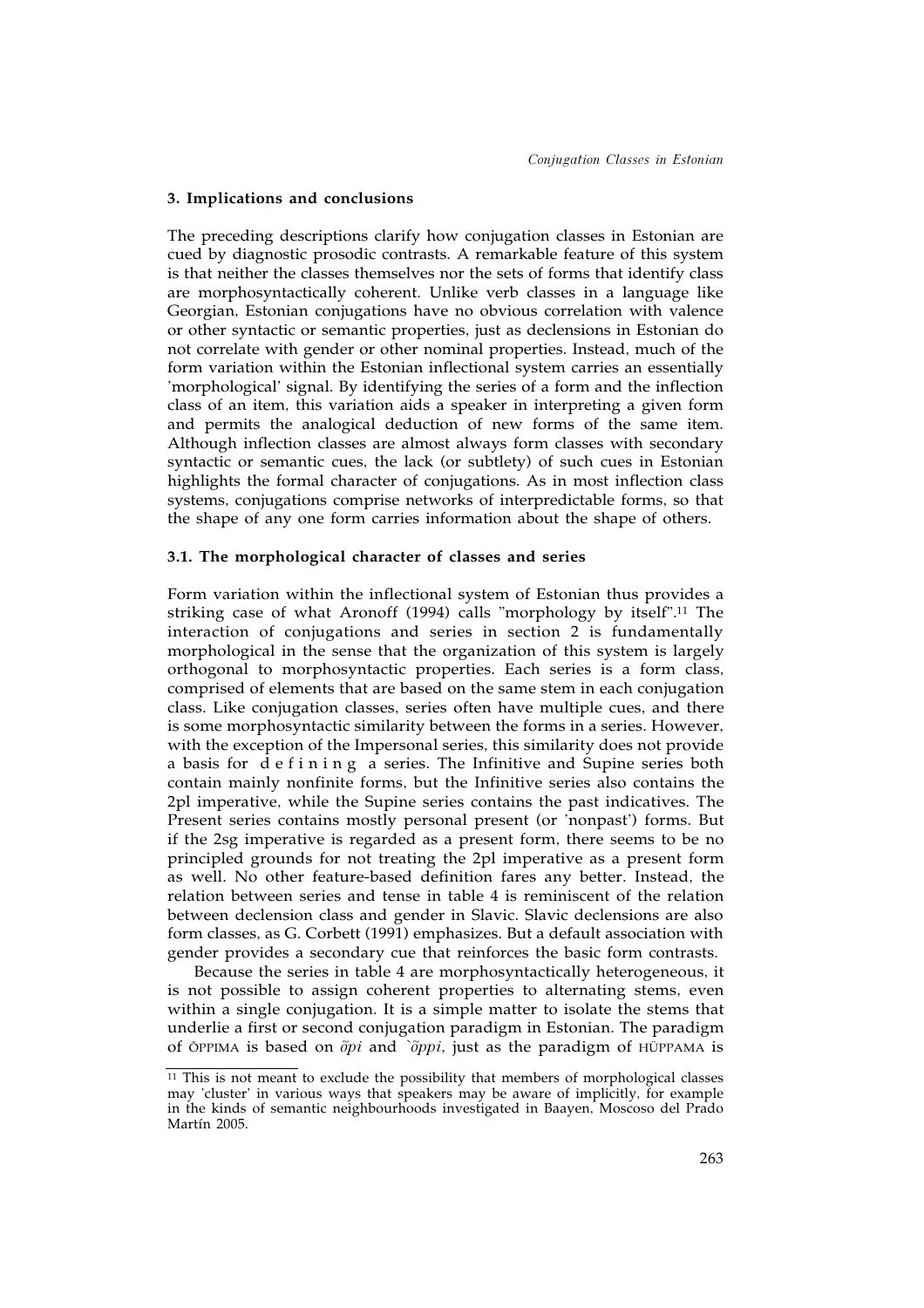based on *hüpa* and *`hüppa*. So much is clear. As noted above, one cannot distinguish first from second conjugation verbs on the basis of their stem inventories. But it is also apparent that one cannot identify the strong stem as a general 'infinitive stem' or the weak stem as a general 'present stem', given that the Infinitive series is weak and the Present series is strong in the second conjugation. Parallel difficulties arise if one attempts to classify the strong stem as a 'nonfinite' stem in the first conjugation as a way of accounting for the fact that the nonfinite forms of the Infinitive and Supine series are strong. This classification can only mean that 'the strong stem underlies nonfinite forms in the first conjugation'. It cannot be interpreted as meaning that 'the strong stem is associated with nonfinite features in the first conjugation' without incorrectly preventing the strong stem from underlying the 2pl imperative and past indicative forms. Conversely, the weak stem can be identified as 'the stem that underlies most present forms in the first conjugation' but not as 'the stem that is associated with present features in the first conjugation'. Whatever tense features are associated with the weak 2sg imperative are, again, presumably shared by the 2pl imperative, which is strong in the first conjugation.

Estonian conjugations are thus based on what are termed 'parasitic' (Matthews 1972; 1991) or 'morphomic' (Aronoff 1994) stems. Because these types of stems do not make a consistent morphosyntactic contribution to the word forms that they underlie, they present familiar difficulties for morpheme-based accounts. However, from a traditional perspective, morphomic stems also justify the segmental agnosticism implicit in proportional analogies (Morpurgo Davies 1978). In the context of full word forms, morphomic stems identify the series of a form, contribute to the identification of the class of the associated item and permit the deduction of new forms. Yet extracting these stems from the word forms in which they occur yields units that lack the morphosyntactic coherence and predictive value of the original words. To identify the class of ÕPPIMA and define the forms of this verb, it is not enough to know that it is based on the stems *õpi* and *`õppi*. One must also know the d i s t r i b u t i o n of these stems, as parts of the word forms that make up conjugational series. Hence, any analysis that extracts verb stems must somehow express the original information about distribution that is lost in the process of extraction. In short, classdefining stems can be abstracted from the forms of an item, as in traditional 'abstractive' approaches (Blevins 2006), but the word forms cannot be 'built' from the stems without additional 'assembly instructions' that are not derivable from any of the properties that the stems have *qua* forms.

### **3.2. Diagnostic gradation**

Yet the fact that stem variation is not meaning-driven does not mean that it is mere noise. The stem alternations in table 4 carry a signal of vital importance, as they provide information that allows a speaker to deduce new forms of the verb. More specifically, these patterns directly convey information about the series 'cohorts' of a given verb form and indirectly identify the class of the verb. Any verb form exhibits the stem that is shared with the other members of its conjugational series. Given that patterns of affixal exponence are highly uniform (as shown in tables 1 and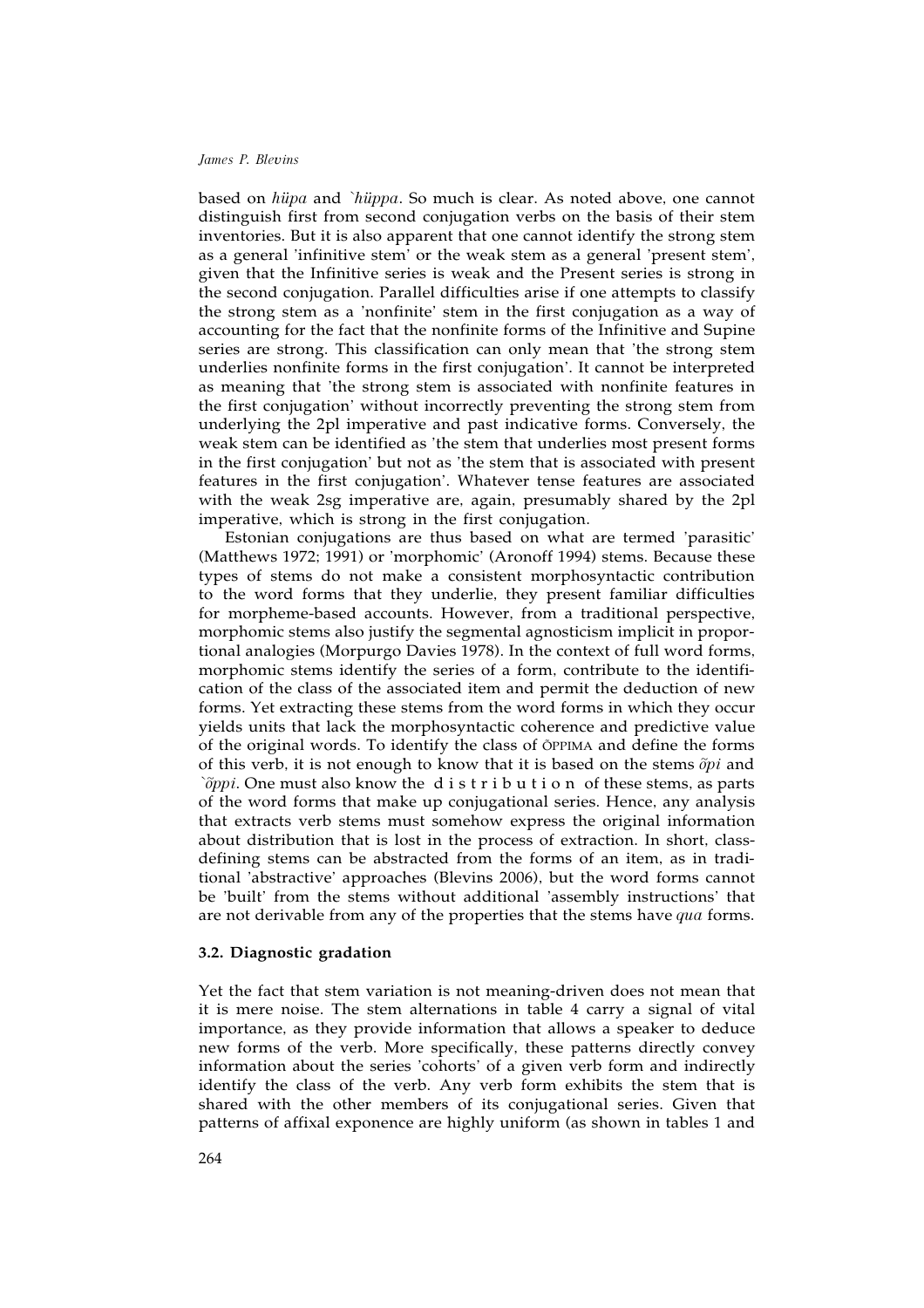2), any one form also implies the full form of the other members of its series. Each form in each series in table 4 predicts the other members of its series, even though the forms that make up a series need not stand in any derivational or grammatical relation. It is in cases like this that wordbased patterns of analogy are perhaps most clearly distinguished from procedures of analysis that segment and recombine sub-word units.

Class can be identified on the basis of pairs of verb forms. Some choices, though not reliable in general, may still be diagnostic for particular classes. A weak Present and strong Supine form identifies a first conjugation verb. A weak Infinitive and strong Supine form identifies a second conjugation verb. For open-class verbs, a light Supine series or a heavy Impersonal series is diagnostic of the third conjugation and an infinitive form in -V*ta* identifies a second declension verb. Pairs consisting of one form from the Infinitive series and one form from the Present series are of the greatest diagnostic value. If both forms are heavy or both are light, then the verb belongs to the third conjugation. In regular first and second conjugation verbs, prosody also distinguishes strong from weak forms. If the Infinitive is strong and the Present is weak, then the verb belongs to the first conjugation; if the Infinitive is weak and the Present is strong, then the verb belongs to the second conjugation. The same patterns characterize verbs that show 'qualitative' gradation, though in these verbs the contrast between strong and weak is realized by differences in segmental composition (and, usually, syllable structure). The fact that each of the possible combinations uniquely identifies the class of a verb confirms the diagnostic value of the Infinitive and Present series, and explains why principal parts are traditionally drawn from these series.

The practical usefulness of pairs drawn from the Infinitive and Present series is reinforced by the fact that these series contain highly frequent forms that function as morphological 'minimal pairs'. The relation between the 2sg and 2pl imperative identifies the class of any verb, since the 2sg belongs to the Infinitive series and the 2pl to the Present series. The pairs  $ela \sim elage$ and *`tarbi*  $\sim$  *`tarbige* identify ELAMA and TARBIMA as third conjugation verbs, whereas the pairs *õpi* ~ *`õppige* and *`hüppa* ~ *hüpake* identify ÕPPIMA and HÜPPAMA as first and second conjugation verbs. The contrast between present and past negatives is equally informative. The negative present is expressed by the element *ei* and the stem of the Present series, whereas the negative past is expressed by *ei* and the past participle from the Infinitive series. Hence, the invariant pairs  $ei$   $ela \sim ei$   $eland$  and  $ei$   $\check{a}$   $t$ *arbi* $\sim ei$   $\check{a}$ *rarbinud* are diagnostic of the third conjugation, whereas the alternating pairs *ei õpi* ~ *ei `õppinud* and *ei `hüppa* ~ *ei hüpanud* identify first and second conjugation verbs. These patterns are summarized in table 11.

*Table 11*

#### **Diagnostic 'minimal pairs' from the Present and Infinitive series**

|              | Imperative |                 | Negative  |              |                    |
|--------------|------------|-----------------|-----------|--------------|--------------------|
|              | $2$ sg     | 2 <sub>pl</sub> | Pres      | Past         |                    |
| $\bf{I}$     | õpi        | `õppige         | ei õpi    | ei `õppinud  | Weak $\sim$ Strong |
| $\mathbf{I}$ | `hüppa     | hüpake          | ei `hüppa | ei hüpanud   | Strong ~ Weak      |
| Ш            | ela        | elage           | ei ela    | ei elanud    | Invariant          |
| Ш            | `tarbi     | `tarbige        | ei `tarbi | ei `tarbinud |                    |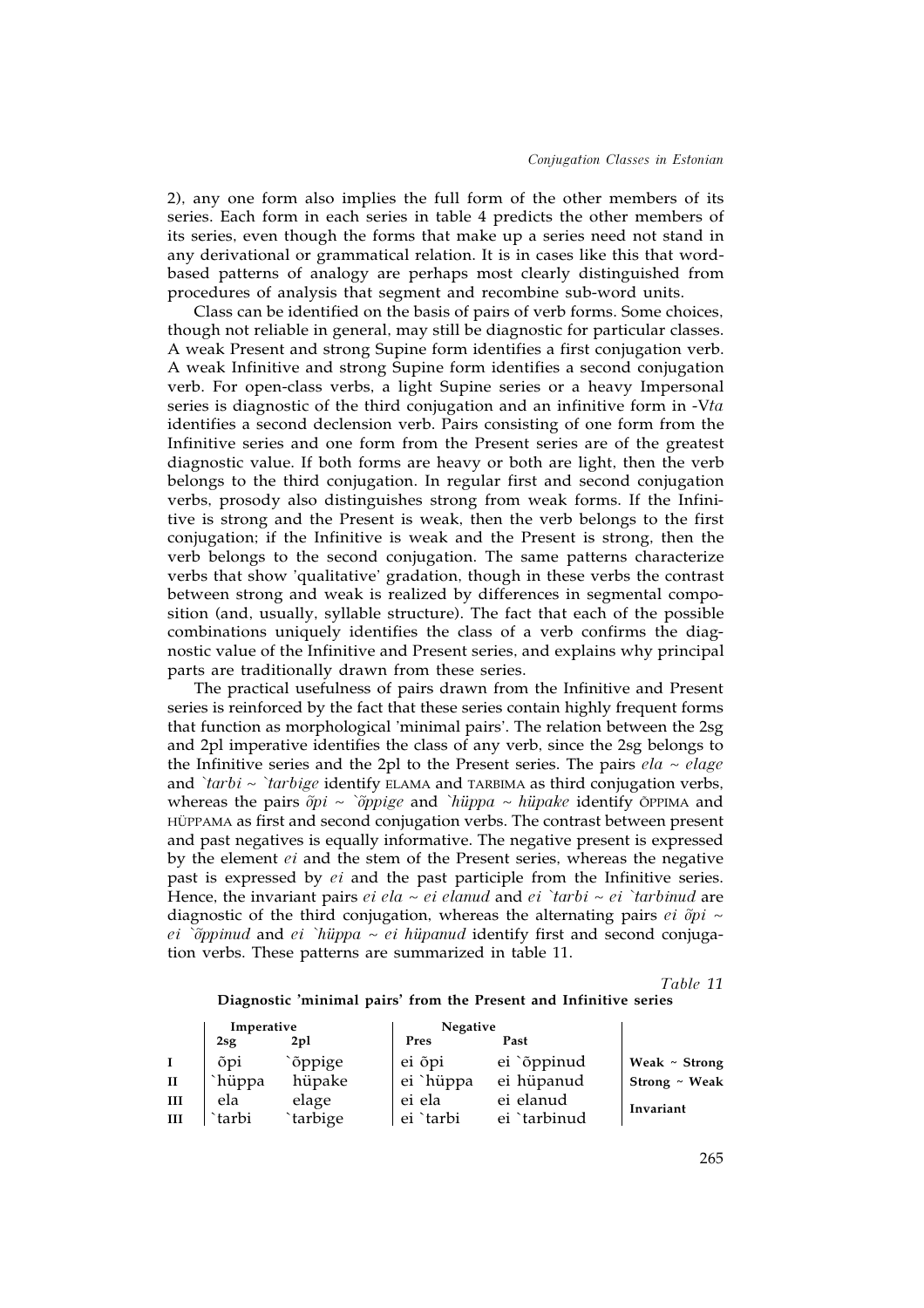The robustness of the system is greatly enhanced by the fact that verb class is identified by pairs of frequent forms with very similar distributions. The minimal pairs in table 11 also highlight two more general points. The first concerns the role of grade alternations. The stems in table 11 are distinguished by the opposition between strong (Q3) and weak (non-Q3) syllables. Without these grade alternations, the stems would cease to be contrastive and the first and second conjugation would be mostly indistinguishable from the third. A more subtle point concerns the role of grammatical meaning. Although grammatical (as opposed to lexical) meaning cannot be reliably associated with stems in isolation, the meaning of word forms is of critical importance in identifying the series of the form and the class the associated verb. Furthermore, the distributional contexts in which form variation is diagnostic are defined in terms of grammatical meanings. In the context of imperative mood, the variation between 2sg and 2pl forms identifies the class of a verb. In a negative context, the variation between present and past tense forms is similarly diagnostic. Hence, a word-based analysis of the Estonian system does not attempt to deny the significance of grammatical meaning, but merely declines to push this meaning down to the level of stems.

## **3.2. Conclusions**

The prosodic and affixal patterns summarized above suggest a number of general conclusions about the conjugational class system of Estonian. There appear to be three basic classes, and most of the additional variation seems to be externally conditioned or idiosyncratic. The conjugations are true form classes, reflecting characteristic stem alternations, principally in the Present and Infinitive series. More generally, the systematic use of prosodic and morphological variation to cue 'purely morphological' classes and series — without any obvious supporting syntactic or semantic correlates suggests something about the 'morphological overhead' that is required to maintain an inflection class system with the complexity of the Estonian system.

Address: James P. Blevins University of Cambridge E-mail: jpb39@cam.ac.uk

## REFERENCES

A r o n o f f, M. 1994, Morphology by Itself. Stems and Inflectional Classes, Cambridge, MA.

- B a a y e n, R. H., M o s c o s o d e l P r a d o M a r t í n, F. 2005, Semantic Density and Past-Tense Formation in Three Germanic Languages. Language 81, 666—698.
- B l e v i n s, J. P. 2005, Word-Based Declensions in Estonian. Yearbook of Morphology 2005, Dordrecht, 1—25.
- —— 2006, Word-Based Morphology. Journal of Linguistics 42, 531—573. C o r b e t t, G. 1991, Gender, Cambridge.
- Eesti keele sõnaraamat ÕS 1999, Tallinn 1999 (= ÕS).